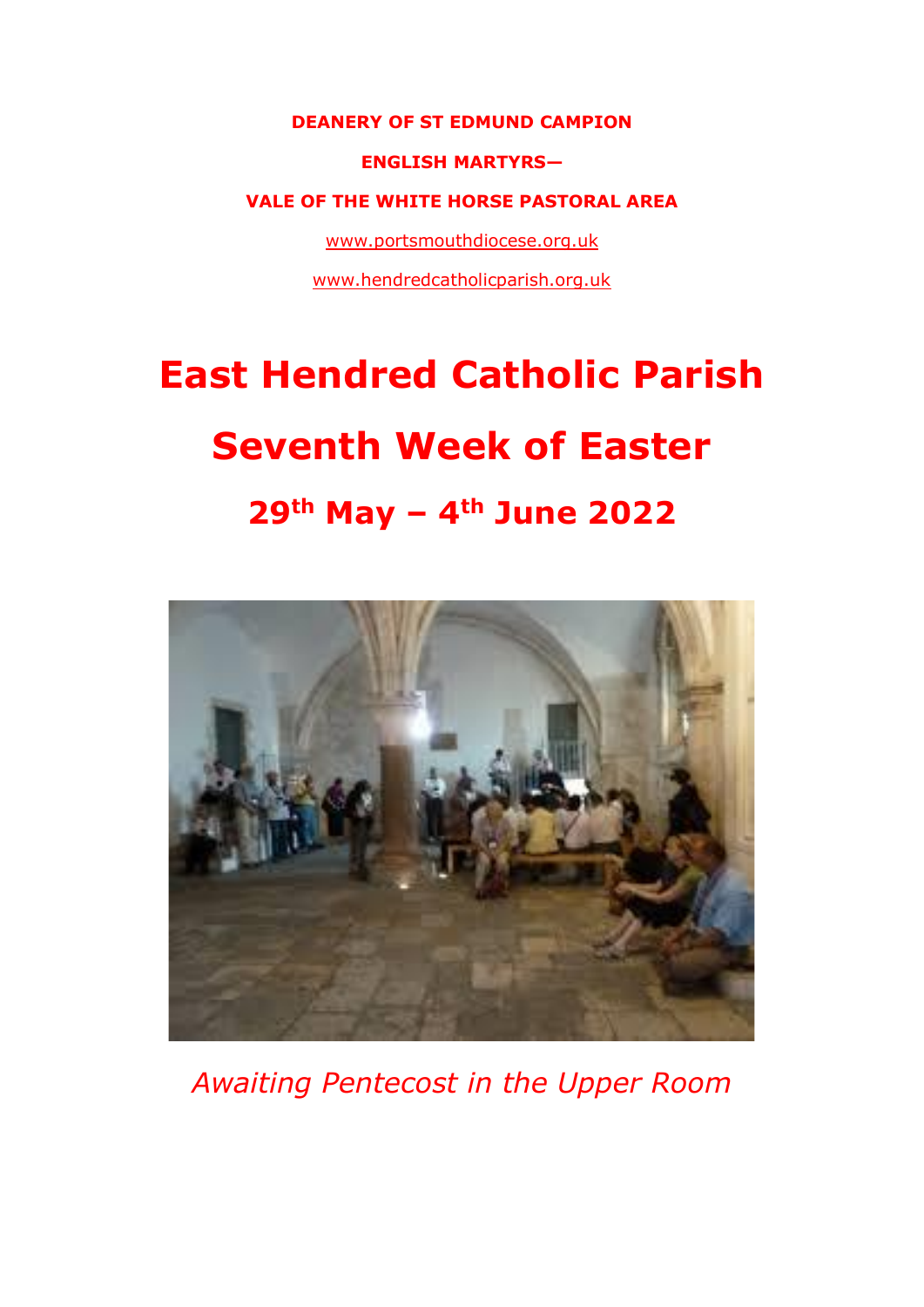# **Seventh Week of Easter**

# **29th May – 4th June 2022**

*All masses live-streamed* [www.churchservices.tv/easthendred](http://www.churchservices.tv/easthendred)

#### *Church open from 9am each day*

| <b>SEVENTH SUNDAY OF EASTER</b>         | [WHITE]                                         |                                           |                                      |
|-----------------------------------------|-------------------------------------------------|-------------------------------------------|--------------------------------------|
| 29 <sup>th</sup> May                    | 9.30am<br>11.15am                               | <b>Parish Mass</b><br>Mass (St Patrick's) | Pro populo                           |
|                                         | 12.30pm<br>6pm                                  | <b>Holy Mass</b>                          | <b>Holy Baptism</b> Harriet Roush    |
| <b>Monday</b>                           | Of the Seventh Week of Easter                   |                                           | [ White]                             |
| 30 <sup>th</sup> May                    | $9.15$ am                                       | <b>Holy Mass</b>                          | <b>RIP Peter Pyplacz</b>             |
| <b>Tuesday</b>                          | The Visitation of the BVM                       |                                           | [White]                              |
| $31st$ May                              | 9.15am                                          | <b>Holy Mass</b>                          |                                      |
| Wednesday                               | St Justin, Martyr                               |                                           | [Red]                                |
| $1st$ June                              | 9.15am                                          | Holy Mass                                 | FM Marguerite Raab 1943              |
| <b>Thursday</b>                         | Of the Seventh Week of Easter                   |                                           | [White]                              |
| $2nd$ June                              | $9.15$ am                                       |                                           | Holy Mass HM Queen (Coronation 1953) |
| Friday                                  | Ss Charles Lwanga & Companions, Martyrs         |                                           | [Red]                                |
| 3rd June                                | 8.30am                                          | Holy Mass (Hendred House)                 |                                      |
|                                         |                                                 |                                           | FM Monica Wheeler 1945               |
| <b>Saturday</b><br>4 <sup>th</sup> June | Of the Seventh Week of Easter<br><b>No Mass</b> |                                           | [White]                              |
| <b>PENTECOST</b>                        |                                                 |                                           | [Red]                                |
| 5 <sup>th</sup> June                    | 9.30am                                          | <b>Parish Mass</b>                        | Pro populo                           |
|                                         | 11.15am<br>12 noon                              | Mass (St Patrick's)                       | Ecumenical Service (Poplars Field)   |
|                                         | 6pm                                             | <b>Holy Mass</b>                          |                                      |
|                                         |                                                 |                                           |                                      |

#### **CONTACT DETAILS**

**Fr Andrew:** 01235 835038 or 07976 437979 [aburnham@portsmouthdiocese.org.uk](mailto:aburnham@portsmouthdiocese.org.uk)

**Parish Secretary** (Ma Lluïsa Jarne): Mondays, 6pm-8pm, on 07983045824 [office@hendredcatholicparish.org.uk](mailto:office@hendredcatholicparish.org.uk)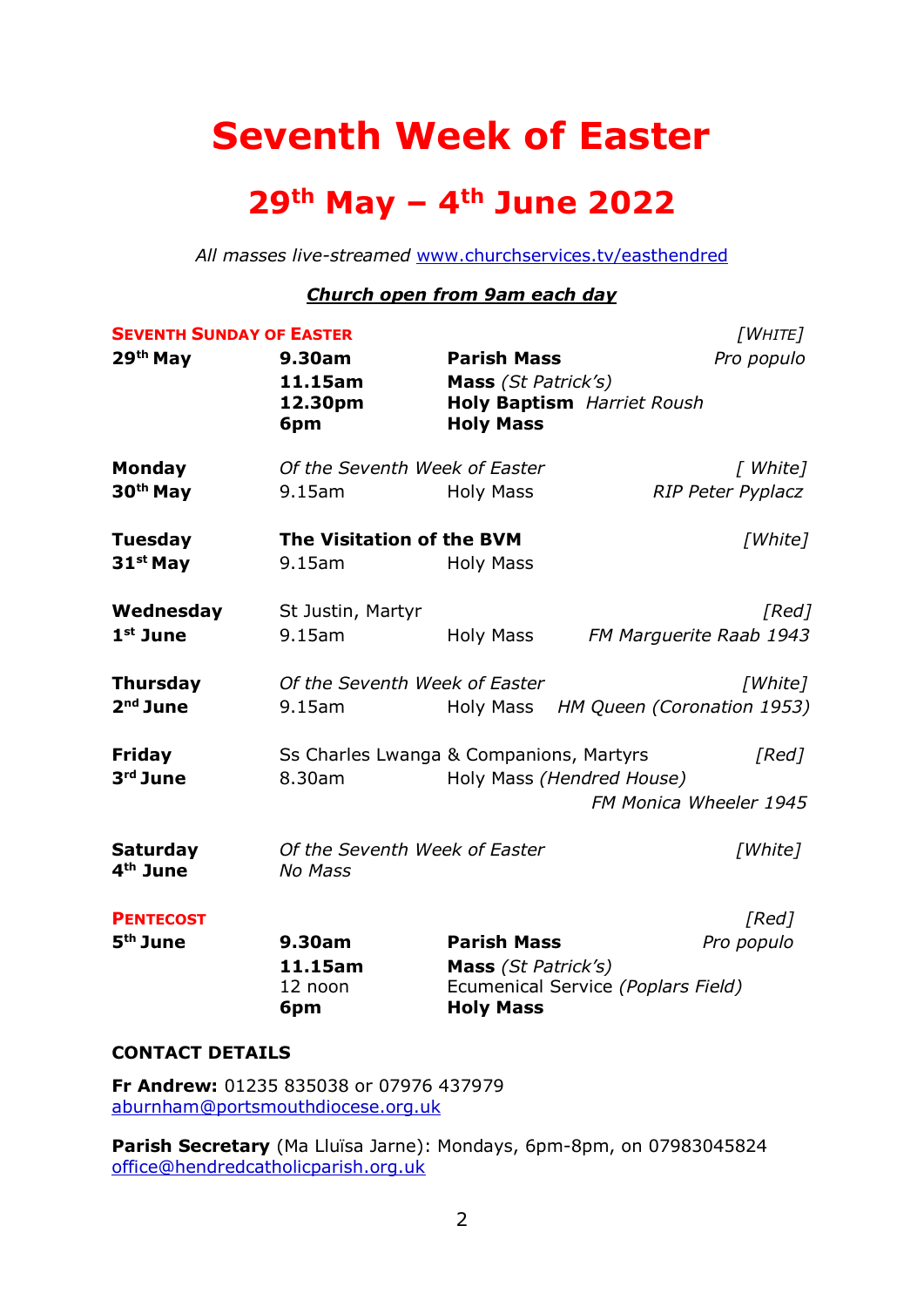# **Reflection –** *'Going to the Father'.*

**IN JOHN** Chapter 14 (the Gospel last Sunday, 22<sup>nd</sup> May), Jesus talks about 'Going to the Father'. Nearly forty days have elapsed since the Resurrection and the forty days are marked by Ascension Day (which we celebrated on Thursday). We have very little idea of what took place during the forty days between the Resurrection and the Ascension. We imagine that it was a time of intense instruction and reflection, an experience of the immediacy of the Risen Lord quite unlike earlier times, but with a sense of transition. Soon he would disappear entirely from view and his followers would be on their own – or would they?

We hear of some Resurrection Appearances and twice we are assured by St John that much else happens. At the end of John 20 we are told:

**<sup>30</sup>Now Jesus did many other signs in the presence of the disciples, which are not written in this book; <sup>31</sup> but these are written that you may believe that Jesus is the Christ, the Son of God, and that believing you may have life in his name.**

At the end of John 21 we hear much the same:

#### **<sup>25</sup> But there are also many other things which Jesus did; were every one of them to be written, I suppose that the world itself could not contain the books that would be written.**

By contrast with this limited amount of information, there is considerable material in what are sometimes called 'The Farewell Discourses', chapters 14 to 17. These words are spoken between the Last Supper and the Arrest of Jesus and it is highly possible that what we have here is material from the time spent by the Risen Lord with his disciples or material from Jesus' earlier ministry or indeed both.

In John 14, Jesus speaks of the One who, after him, will encourage the Church, teach, and bear witness. The word used is 'Paraclete'. In older translations this appears as 'Comforter' – one who comforts in the sense of strengthening. Other translations give us 'Advocate' (Jerusalem Bible) and 'Counsellor' (Revised Standard Version). We can't limit – let alone describe - the Breath of God which is the Holy Spirit, so it is good that we have a few inadequate words. What is promised is a Divine Person who is more than a Comforter, more than an Advocate, and more than a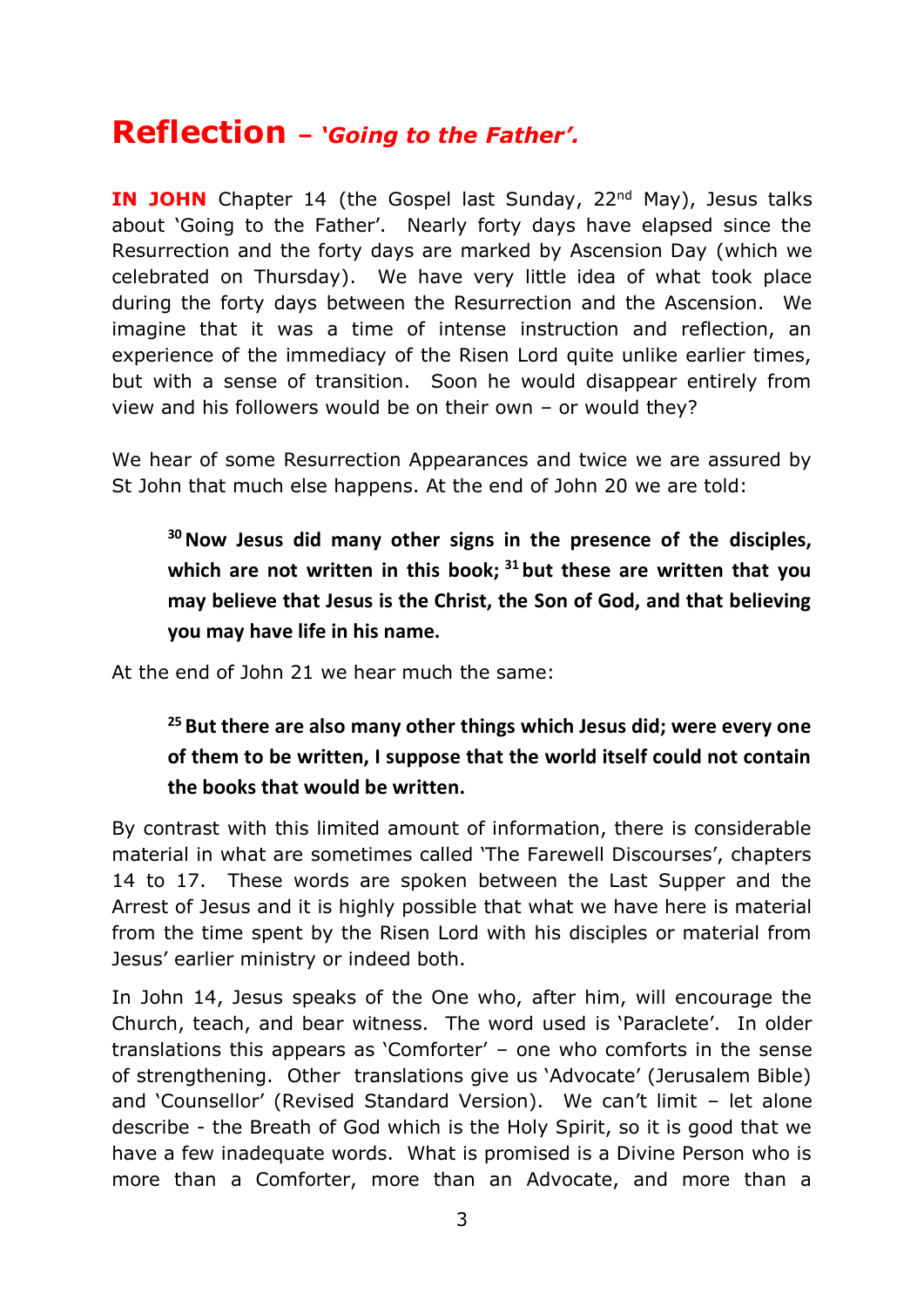Counsellor. Certainly he will comfort us – give encouragement and strength. Certainly he will speak up for us – helping us to understand the will of God and to express ourselves as we try to expound it to others. And he will be a Counsellor, guiding us into all truth and protecting us as we seek to make our way and live the Christian life.

The Gift of Jesus to his disciples as he prepares to leave them is Peace, a peace such as the world cannot give. It is hard to do justice to the word 'Peace' which, in context, refers to a state of wholeness and perfection, tranquil and permanent. Our awareness of its importance has been heightened by the building in of the 'Sign of Peace' into our eucharistic celebrations, a sign now notably missing from our lives, where even a simple handshake – let alone an embrace – has not been available beyond the four walls in which we live. Yet we need to remember that Jesus is here speaking to his disciples: there is no mention of any physical expression of Peace. Peace can be given and shared in a word, a smile, an inclination of the head, a warmth in the eyes.

It is also important to notice that the gift of Peace doesn't bring about ideal conditions. Jesus and later his disciples were faced with hardship, danger, and death. 'The ruler of this world is coming', says Jesus, and, though he has no power over Jesus, Jesus does as the Father commands. The final few words of the chapter from which today's Gospel is taken are: 'Rise, let us go hence'. This should serve to remind us that the context was the end of the Supper and going out into the night where events seemingly very different from the wholeness and perfection of which Jesus speaks are about to take place.

Yet 'Going to the Father' not only describes the journey Jesus himself is making as he disappears from view but the journey which each of us will make in the fullness of time. It is going home to the Father's house.

\_\_\_\_\_\_\_\_\_\_\_\_\_\_\_\_\_\_\_\_\_\_\_\_\_\_\_\_\_\_\_

*Fr Andrew*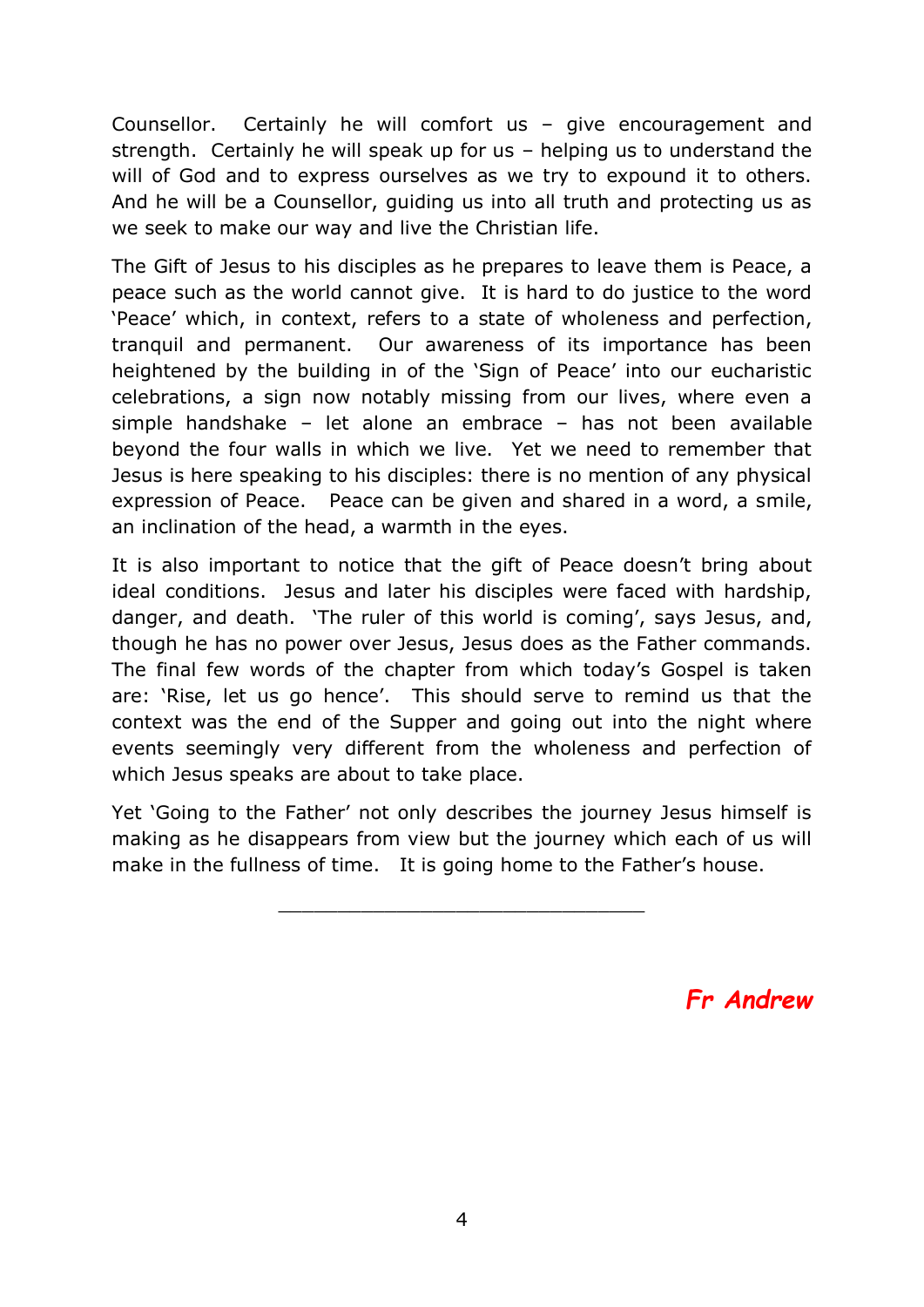# **The Litany of the Sacred Heart**

*June is traditionally the Month of the Sacred Heart of Jesus. It is the month in which we celebrate the Solemnity of the Sacred Heart of Jesus (on the first available Friday after Eastertide). Many find the Litany of the Sacred Heart helpful in their devotions.* 

| Lord, have mercy<br>Christ, have mercy<br>Lord, have mercy                                                     | Lord, have mercy<br><b>Christ, have mercy</b><br>Lord, have mercy            |  |
|----------------------------------------------------------------------------------------------------------------|------------------------------------------------------------------------------|--|
| God our Father in heaven<br>God the Son, Redeemer of the world<br>God the Holy Spirit<br>Holy Trinity, one God | have mercy on us<br>have mercy on us<br>have mercy on us<br>have mercy on us |  |
| Heart of Jesus, Son of the eternal Father<br>Heart of Jesus, formed by the Holy Spirit                         | have mercy on us                                                             |  |
| in the womb of the Virgin Mother                                                                               | have mercy on us                                                             |  |
| Heart of Jesus, one with the eternal Word                                                                      | have mercy on us                                                             |  |
| Heart of Jesus, infinite in majesty                                                                            | have mercy on us                                                             |  |
| Heart of Jesus, holy temple of God                                                                             | have mercy on us                                                             |  |
| Heart of Jesus, tabernacle of the Most High                                                                    | have mercy on us                                                             |  |
| Heart of Jesus, house of God and gate of heaven                                                                |                                                                              |  |
|                                                                                                                | have mercy on us                                                             |  |
| Heart of Jesus, aflame with love for us                                                                        | have mercy on us                                                             |  |
| Heart of Jesus, source of justice and love                                                                     | have mercy on us                                                             |  |
| Heart of Jesus, full of goodness and love                                                                      | have mercy on us                                                             |  |
| Heart of Jesus, well-spring of all virtue                                                                      | have mercy on us                                                             |  |
| Heart of Jesus, worthy of all praise                                                                           | have mercy on us                                                             |  |
| Heart of Jesus, king and centre of all hearts                                                                  | have mercy on us                                                             |  |
| Heart of Jesus, treasure-house of wisdom and knowledge                                                         | have mercy on us                                                             |  |
| Heart of Jesus, in whom there dwells the fullness of God                                                       |                                                                              |  |
|                                                                                                                | have mercy on us                                                             |  |
| Heart of Jesus, in whom the Father is well pleased                                                             |                                                                              |  |
|                                                                                                                | have mercy on us                                                             |  |
| Heart of Jesus, from whose fullness we have all received                                                       |                                                                              |  |
|                                                                                                                | have mercy on us                                                             |  |
| Heart of Jesus, desire of the eternal hills                                                                    | have mercy on us                                                             |  |
| Heart of Jesus, patient and full of mercy                                                                      | have mercy on us                                                             |  |
| Heart of Jesus, generous to all who turn to you have mercy on us                                               |                                                                              |  |
| Heart of Jesus, fountain of life and holiness                                                                  | have mercy on us                                                             |  |
| Heart of Jesus, atonement for our sins                                                                         | have mercy on us                                                             |  |
|                                                                                                                |                                                                              |  |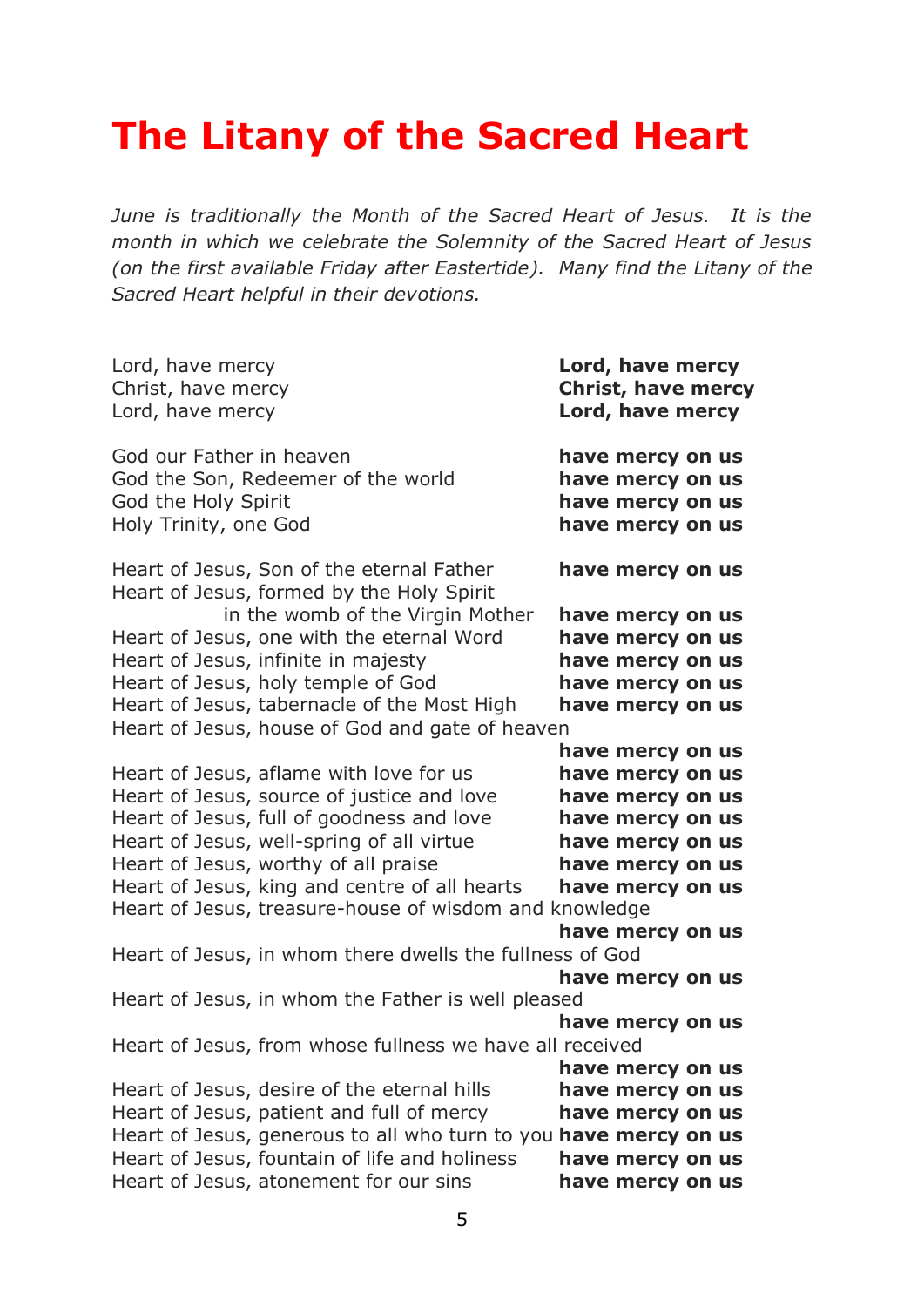| Heart of Jesus, overwhelmed with insults                           | have mercy on us |  |  |
|--------------------------------------------------------------------|------------------|--|--|
| Heart of Jesus, broken for our sins                                | have mercy on us |  |  |
| Heart of Jesus, obedient even to death                             | have mercy on us |  |  |
| Heart of Jesus, pierced by a lance                                 | have mercy on us |  |  |
| Heart of Jesus, source of all consolation                          | have mercy on us |  |  |
| Heart of Jesus, our life and resurrection                          | have mercy on us |  |  |
| Heart of Jesus, our peace and reconciliation                       | have mercy on us |  |  |
| Heart of Jesus, victim of our sins                                 | have mercy on us |  |  |
| Heart of Jesus, salvation of all who trust in you have mercy on us |                  |  |  |
| Heart of Jesus, hope of all who die in you                         | have mercy on us |  |  |
| Heart of Jesus, delight of all the saints                          | have mercy on us |  |  |

Lamb of God, you take away the sins of the world

**have mercy on us** Lamb of God, you take away the sins of the world **have mercy on us** Lamb of God, you take away the sins of the world **have mercy on us**

*V/* Jesus, gentle and humble of heart.

#### *R/* **Touch our hearts and make them like your own.**

Let us pray.

Grant, we pray, almighty God, that we, who glory in the Heart of your beloved Son and recall the wonders of his love for us, may be made worthy to receive an overflowing measure of grace from that fount of heavenly gifts. Through Christ our Lord. **Amen.**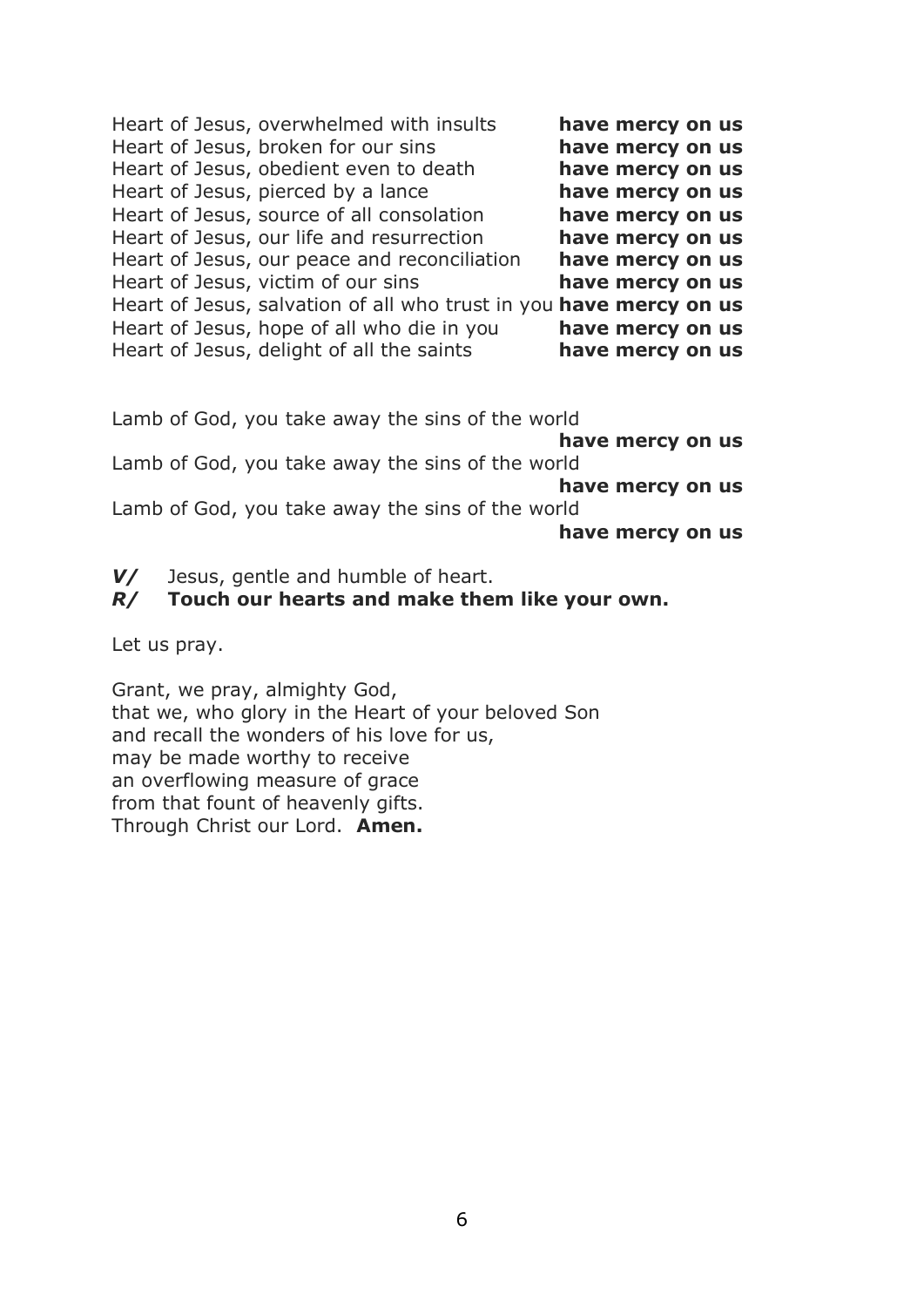# **FOR YOUR PRAYERS**



## **HOLY FATHER'S MAY PRAYER INTENTION**

We pray for all young people, called to live life to the fullest; may they see in Mary's life the way to listen, the depth of discernment, the courage that faith generates, and the dedication to service.

## **HOLY FATHER'S JUNE PRAYER INTENTION**

We pray for Christian families around the world; may they embody and experience unconditional love and advance in holiness in their daily lives.

## **DIOCESAN PRAYER INTENTION**

| Monday 30th              | Those who clean our churches                         |
|--------------------------|------------------------------------------------------|
| Tuesday 31st             | Legion of Mary                                       |
| Wednesday 1st            | Diocesan Vocations Team: Those being ordained to the |
|                          | Priesthood and Permanent Diaconate this year         |
| Thursday 2 <sup>nd</sup> | Bishops' Conference of England and Wales             |
| Friday 3rd               | Diocesan Social Research Unit                        |
| Saturday 4th             | Parish Bible Study Groups                            |

### **THE SICK AND THOSE IN NEED**

Baby Martha, Sid Wallace, Diana France, John Castle, Petal Connell, Daniel Cuevas, John Stringer, Louise Woodhouse, Mary Wallace, Brenda Paddon, Karen Greig, Mary McNichol, Elizabeth Gunn, Des McNichol

### **THE FAITHFUL DEPARTED**

*Week 29th May - 4th June:* Charles John Mulford, Elizabeth Wilkinson, Edward Murphy, Thomas More Eyston, Margaret Rose Raab, David Rogers, Eva O'Connor.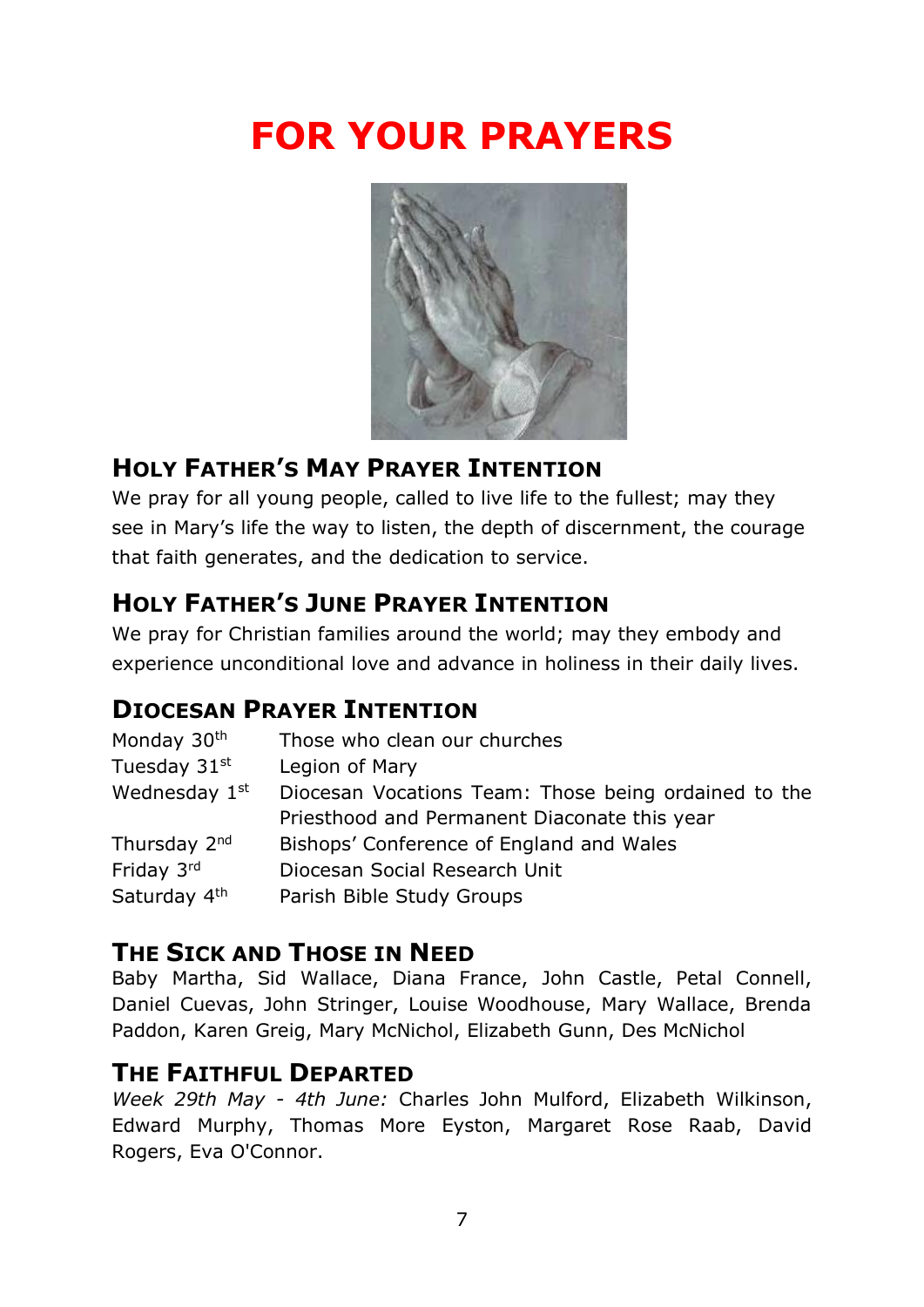# **East Hendred Catholic Parish**

# **NOTICEBOARD**

### **COLLECTIONS**

Next Sunday (28<sup>th</sup> May) there will be a Second Collection for the Catholic Communications Network. Please use the yellow envelopes provided if you can: gift aid then can be collected.

Loose cash for Second Collections will be accepted only on the day of the Second Collection. Money donated subsequently must be in one of the yellow envelopes marked with the particular cause. To ensure Gift Aid, envelopes should have either the name or number of the donor or both.

#### **COFFEE IN ST MARY'S PARISH ROOMS**

Work is well-advanced on St Mary's Parish Rooms and we hope that in June we shall reopen. It is hoped to start coffee after 9.30am Mass in the newly refurbished rooms in June (date to be confirmed) We very much hope men and women will volunteer to join the coffee rota so that we can once again enjoy this friendly get together after Mass. For further information please contact Francia Kilgarriff on 07899675784.

#### **CHURCH SERVICES**

On Sunday 22nd May 2022, 189 people viewed, 60 machines looking only at St Mary's. 28 of these were in the UK, 22 in the USA, six from other countries. 107 probably stayed on-line long enough to take part in Mass.

### **PARISH PASTORAL COUNCIL – CHANGE OF DATE**

The next meeting will now be on Thursday 23rd June at 8pm. We shall meet in St Mary's Parish Rooms. As the Council is reconstituted, in the first instance all those who took part in the Standing Committee during the pandemic are invited to this meeting.

### **CHILDREN'S ACTIVITIES**

When St Mary's Parish Rooms re-open, there will be Children's Church there from 9.15am onwards. The children will be brought over later to St Mary's to re-join parents at the Offertory of the Mass. More details shortly.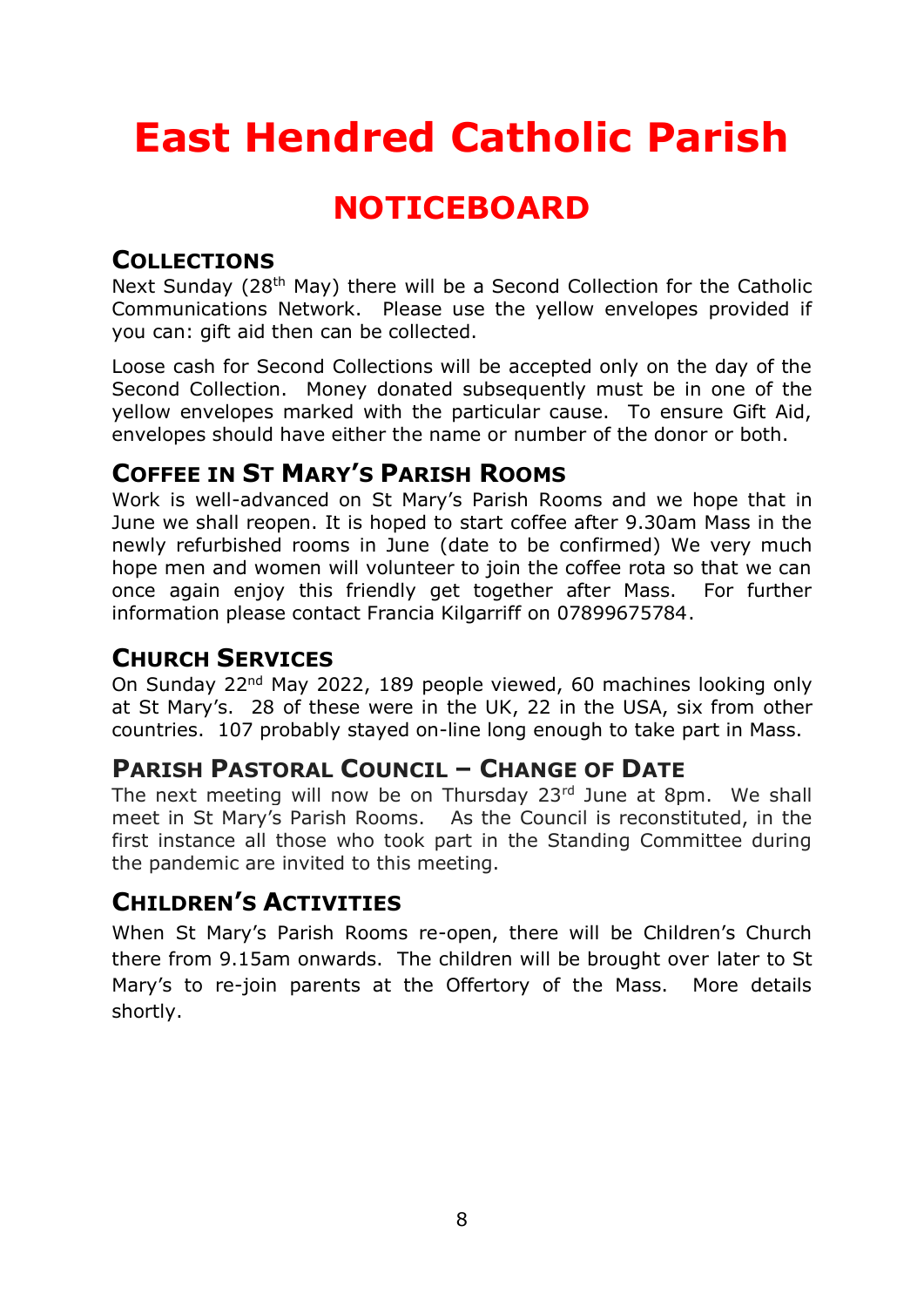# **East Hendred Catholic Parish**



**Sixth Sunday of**  of Easter: the Sunday **Antiphons, after the Ascension of Prayers and Readings The Seventh Sunday the Lord (C)** 

**Antiphons,**

**Prayers and Readings**

## **Entrance Antiphon** *Exaudi, Domine*

O Lord, hear my voice, for I have called to you; of you my heart has spoken: Seek his face; hide not your face from me, alleluia.

## **Collect**

Graciously hear our supplications, O Lord, so that we, who believe that the Saviour of the human race is with you in your glory, may experience, as he promised, until the end of the world, his aiding presence among us. Who lives and reigns with you in the unity of the Holy Spirit, God, for ever and ever

Stephen, full of the Holy Spirit, gazed into heaven and saw the glory of God, and Jesus standing at the right hand of God; and he said, "Behold, I see the heavens opened, and the Son of man standing at the right hand of God." But they cried out with a loud voice and stopped their ears and rushed together upon him. Then they cast him out of the city and stoned him; and the witnesses laid down their garments at the feet of a young man named Saul. And as they were stoning Stephen, he prayed, "Lord Jesus, receive my spirit." And he knelt down and cried with a loud

**First Reading** *<i>Acts 7:55-60(RSV)* 

*cf Ps 27:7-9*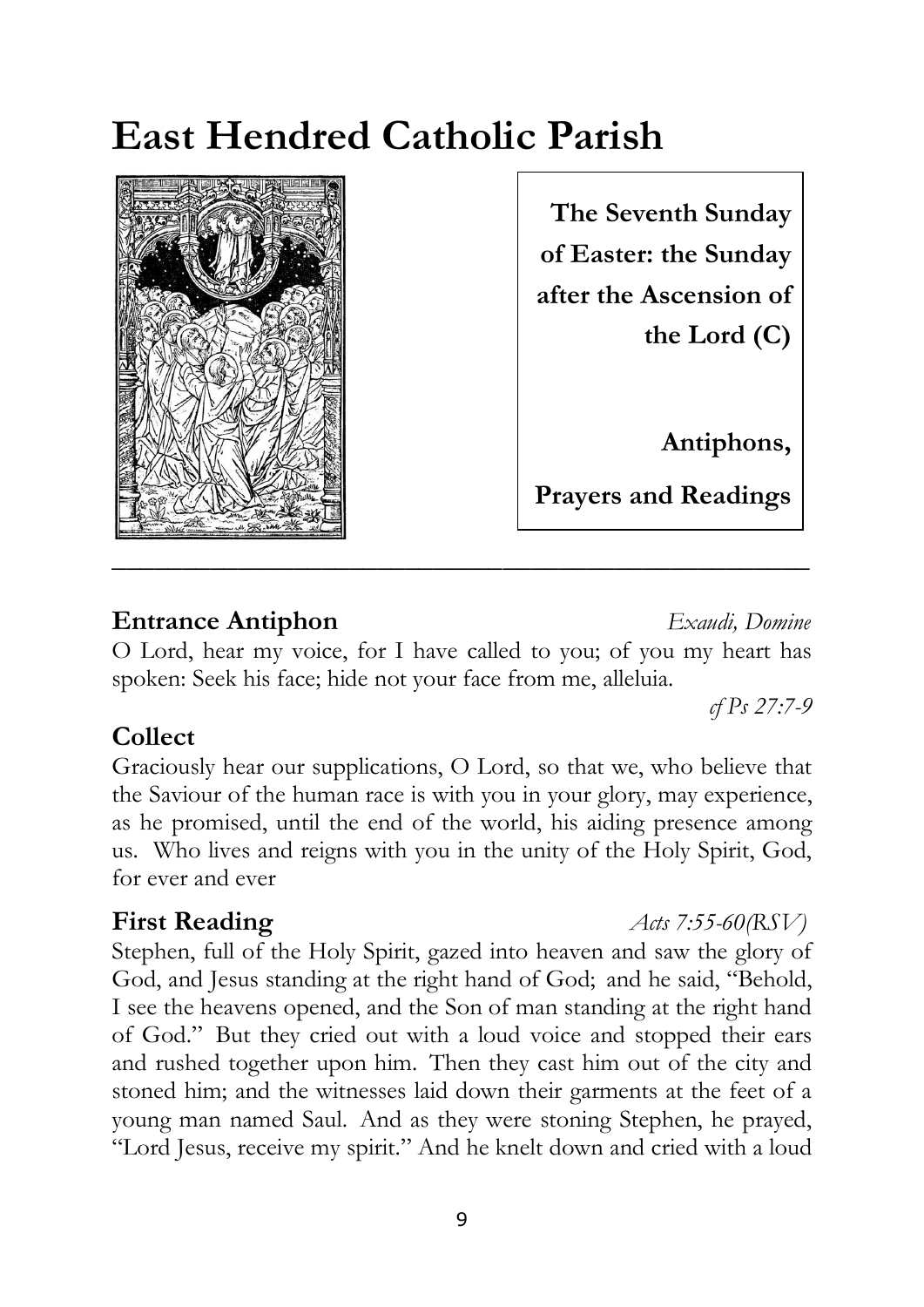voice, "Lord, do not hold this sin against them." And when he had said this, he fell asleep.



The skies proclaim his justice; all peoples see his *glo*-ry. All you an-*gels*, wor-ship him. **R/**

For you indeed are the Lord most high above all *the* earth, exalted far *a*-bove all gods. **R/**

**Second Reading** *Apocalypse 22:12-14, 16-17, 20 (RSV)*

I, John, heard a voice speaking to me: "Behold, I am coming soon, bringing my recompense, to repay every one for what he has done. I am the Alpha and the Omega, the first and the last, the beginning and the end." Blessed are those who wash their robes, that they may have the right to the tree of life and that they may enter the city by the gates… "I Jesus have sent my angel to you with this testimony for the churches. I am the root and the offspring of David, the bright morning star."

The Spirit and the Bride say, "Come." And let him who hears say, "Come." And let him who is thirsty come, let him who desires take the water of life without price... He who testifies to these things says, "Surely I am coming soon." Amen. Come, Lord Jesus!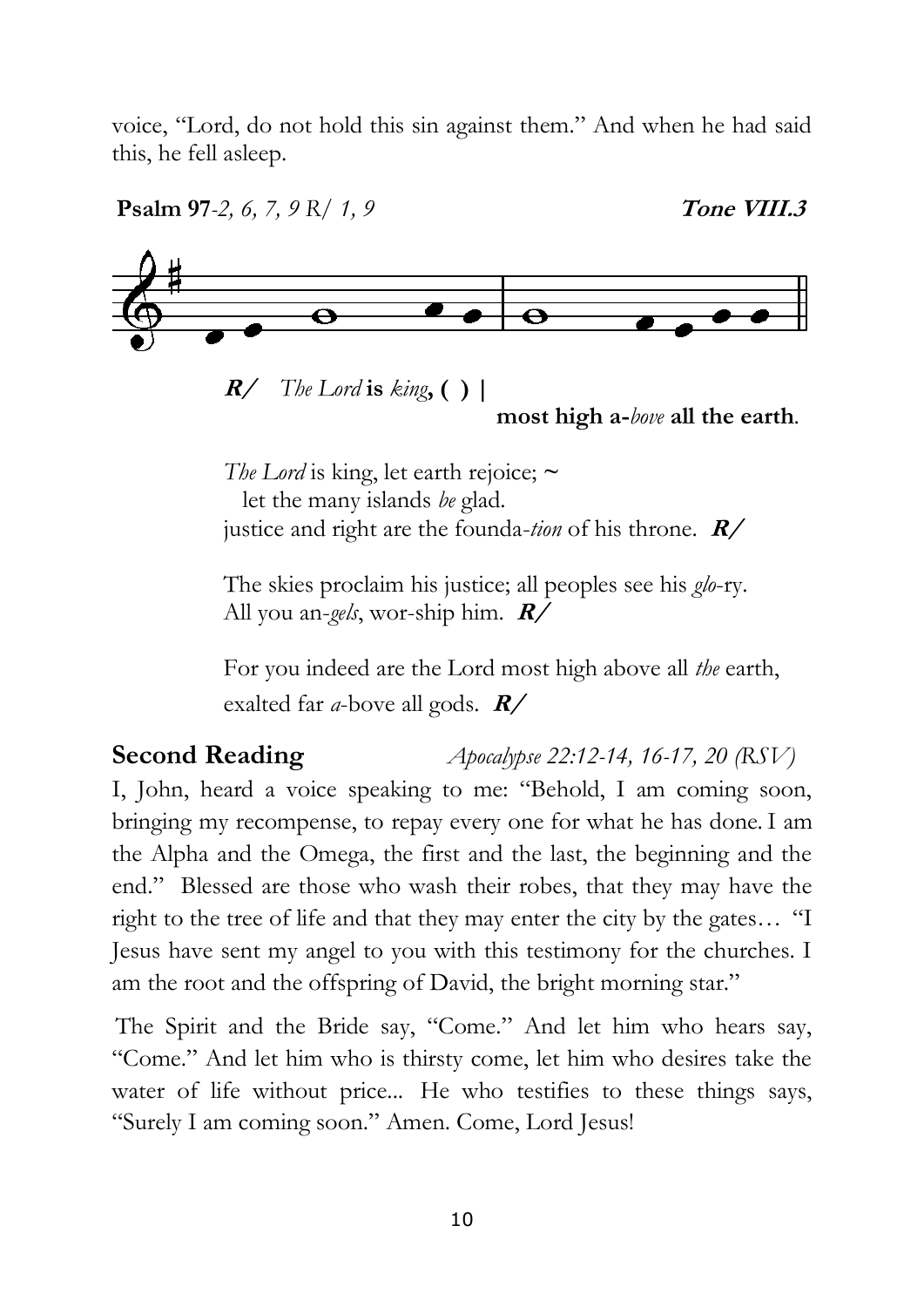**Gospel Acclamation** 



 *I will* not leave you orphans, says *the* Lord: I will come back to you, and your hearts will be *full* of joy.

### **Gospel** *John 17:20-26 (RSV)*

Jesus raised his eyes to heaven and said: "I do not pray for these only, but also for those who believe in me through their word, that they may all be one; even as thou, Father, art in me, and I in thee, that they also may be in us, so that the world may believe that thou hast sent me. The glory which thou hast given me I have given to them, that they may be one even as we are one, I in them and thou in me, that they may become perfectly one, so that the world may know that thou hast sent me and hast loved them even as thou hast loved me. Father, I desire that they also, whom thou hast given me, may be with me where I am, to behold my glory which thou hast given me in thy love for me before the foundation of the world. O righteous Father, the world has not known thee, but I have known thee; and these know that thou hast sent me. I made known to them thy name, and I will make it known, that the love with which thou hast loved me may be in them, and I in them."

### **Prayer over the Offerings**

Accept, O Lord, the prayers of your faithful, with the sacrificial offerings, that through these acts of devotedness, we may pass over to the glory of heaven. Through Christ our Lord.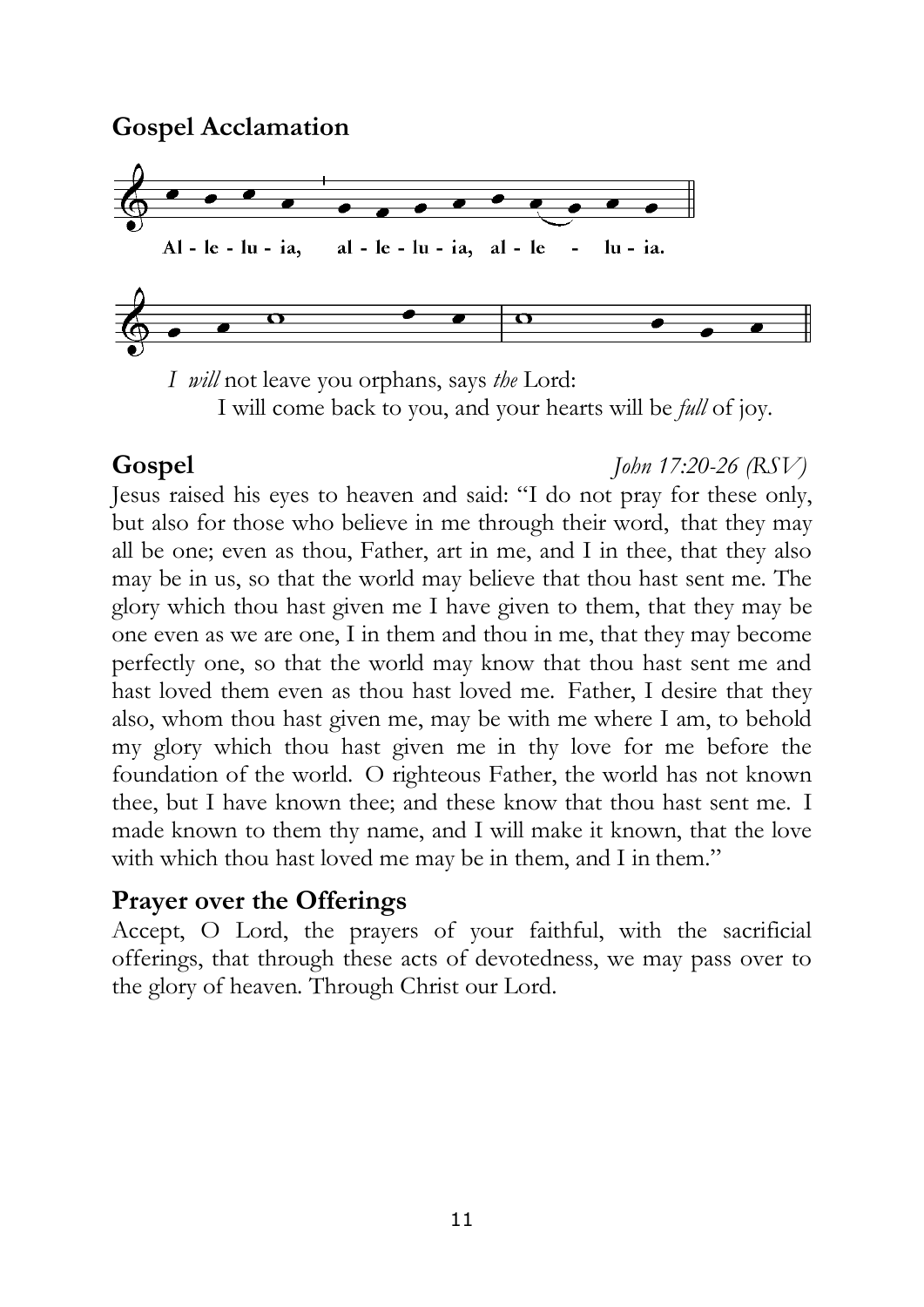#### **Preface** *(De mysterio Ascensionis)*

It is truly right and just, our duty and our salvation, always and everywhere to give you thanks, Lord, holy Father, almighty and eternal God. For the Lord Jesus, the King of glory, conqueror of sin and death, ascended to the highest heavens, as the Angels gazed in wonder. Mediator between God and man, judge of the world and Lord of hosts, he ascended, not to distance himself from our lowly stte but that we, his members, might be confident of following where he, our Head and Founder, has gone before. Therefore, overcome with paschal joy, every land, every people exults in your praise, and even the heavenly Powers, with the angelic hosts, sing together the unending hymn of your glory, as they acclaim: Holy, holy, holy *&c.*

#### **Communion Antiphon** *Rogo, Pater*

Father, I pray that they may be one as we also are one, alleluia.

### **Prayer after Communion**

Hear us, O God our Saviour, and grant us confidence, that through these sacred mysteries there will be accomplished in the body of the whole Church what has already come to pass in Christ her Head. Who lives and reigns for ever and ever.

### **Scripture Reading (Easter Week 7)**

|              | <b>Romans 8:8-17</b> | John 14:15-16, 23b-26 |
|--------------|----------------------|-----------------------|
| PENTECOST(C) | Acts 2:1-11          |                       |
| Saturday     | Acts 28:16-20, 30-31 | John 21:20-25         |
| Friday       | Acts 25:13-21        | John 21:15-19         |
| Thursday     | Acts 22:30; 23:6-11  | John 17:20-26         |
| Wednesday    | Acts 20:28-38        | John 17:11-19         |
| Tuesday      | Acts 20:17-27        | John 17:1-11          |
| Monday       | Acts 19:1-8          | John 16:29-33         |

*Revised Standard Version Bible, Ignatius Edition*, copyright © 2006, by the Division of Christian Education, National Council of the Churches of Christ in the United States of America.

The English translation and chants of the Roman Missal © 2010, International Commission on English in the Liturgy Corporation. All rights reserved.

Calamus Licence 2438; CCLI Church Copyright 20498; CCLI Music Reproduction Licence 490994 (size category B)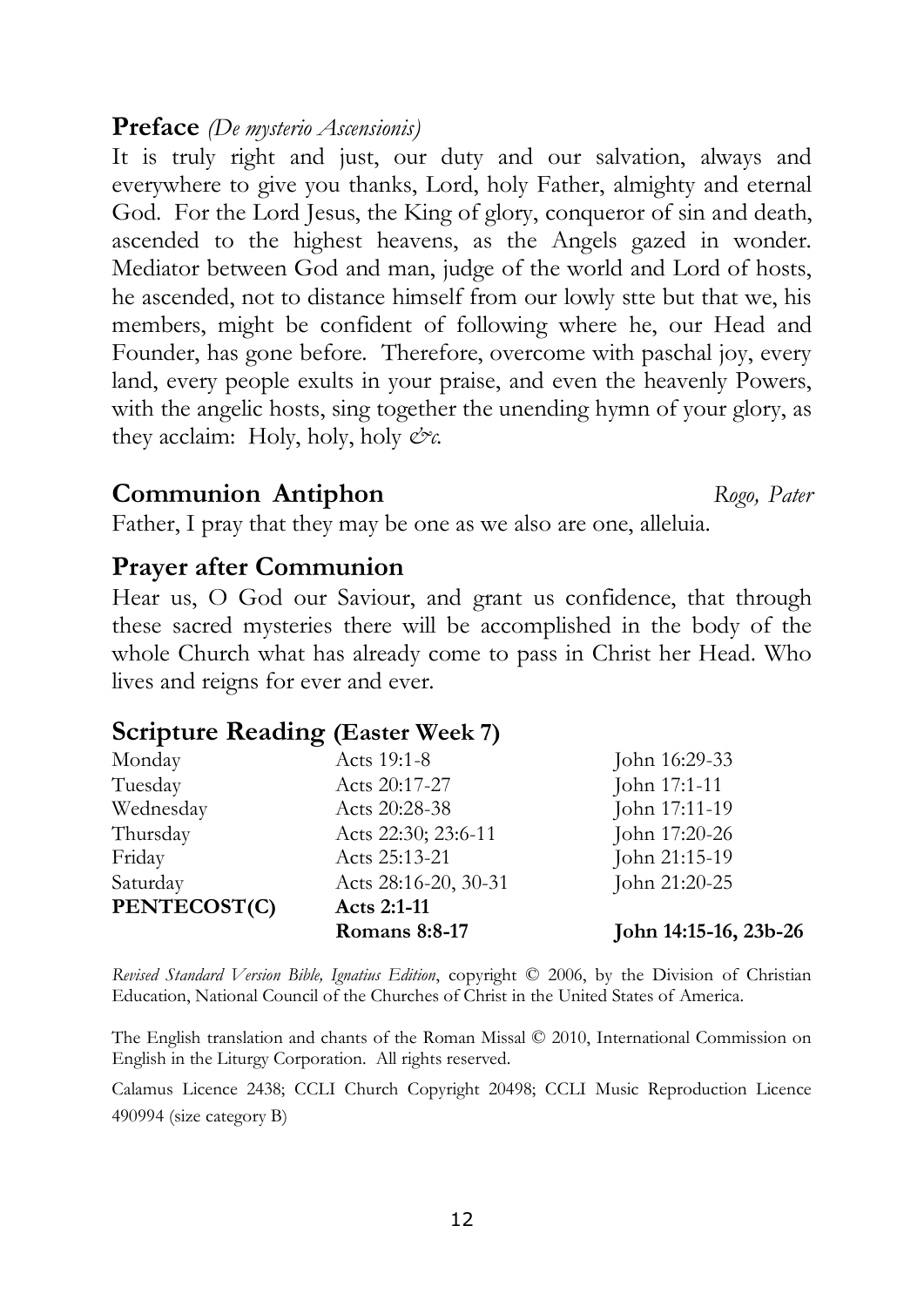

Joy to thee, O Queen of heaven, alleluia. he whom thou wast meet to bear, alleluia. as he promised hath arisen, alleluia. pour for us to God thy prayer, alleluia.

**\_\_\_\_\_\_\_\_\_\_\_\_\_\_\_\_\_**

*V/* Rejoice and be glad, O Virgin Mary, alleluia: *R/* **for the Lord has risen indeed, alleluia.**

**\_\_\_\_\_\_\_\_\_\_\_\_\_\_\_\_\_**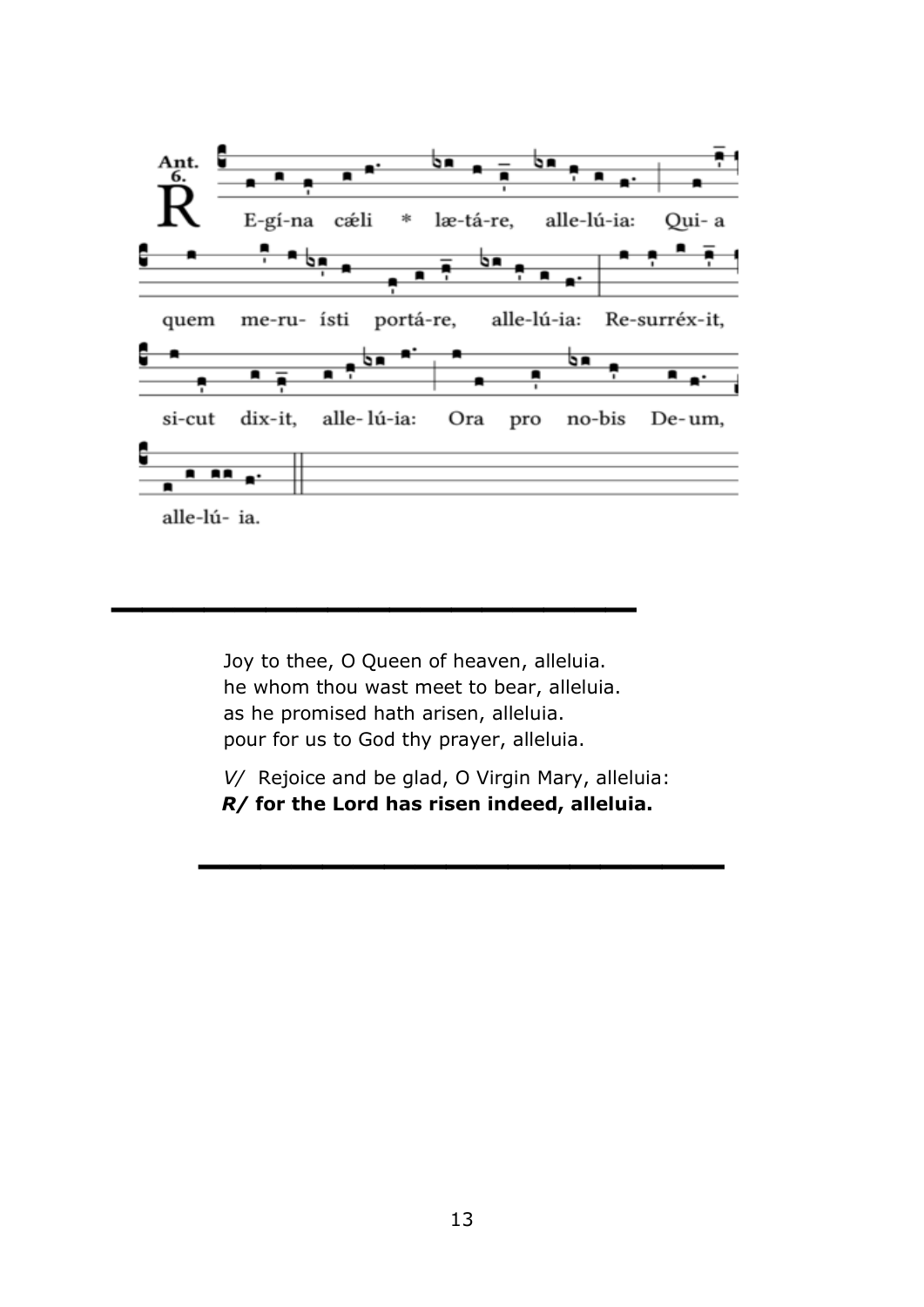# **FOOD FOR THE JOURNEY**

# **30th May – 3rd June 2022**

**\_\_\_\_\_\_\_\_\_\_\_\_\_\_\_\_\_\_\_\_\_\_\_\_\_\_\_\_\_\_\_\_\_\_\_\_\_\_\_\_\_\_\_** 

# **Collect for the Week**

Graciously hear our supplications, O Lord, so that we, who believe that the Saviour of the human race is with you in glory, may experience, as he promised, until the end of the world, his abiding presence among us. Who lives and reigns with you in the unity of the Holy Spirit, God, for ever and ever

**\_\_\_\_\_\_\_\_\_\_\_\_\_\_\_\_\_\_\_\_\_\_\_\_\_\_\_\_\_\_\_\_\_\_\_\_\_\_\_\_\_\_\_** 

# **Monday in the Seventh Week of Easter**

*after the Ascension of the Lord*

### **30th May 2022**

#### **Reading** *Acts 19:1-8 (RSV)*

While Apol'los was at Corinth, Paul passed through the upper country and came to Ephesus. There he found some disciples. **<sup>2</sup>** And he said to them, 'Did you receive the Holy Spirit when you believed?' And they said, 'No, we have never even heard that there is a Holy Spirit.' **<sup>3</sup>** And he said, 'Into what then were you baptized?' They said, 'Into John's baptism.' **<sup>4</sup>** And Paul said, 'John baptized with the baptism of repentance, telling the people to believe in the one who was to come after him, that is, Jesus.' **<sup>5</sup>** On hearing this, they were baptized in the name of the Lord Jesus. **<sup>6</sup>** And when Paul had laid his hands upon them, the Holy Spirit came on them; and they spoke with tongues and prophesied. **<sup>7</sup>** There were about twelve of them in all.

**<sup>8</sup>** And he entered the synagogue and for three months spoke boldly, arguing and pleading about the kingdom of God.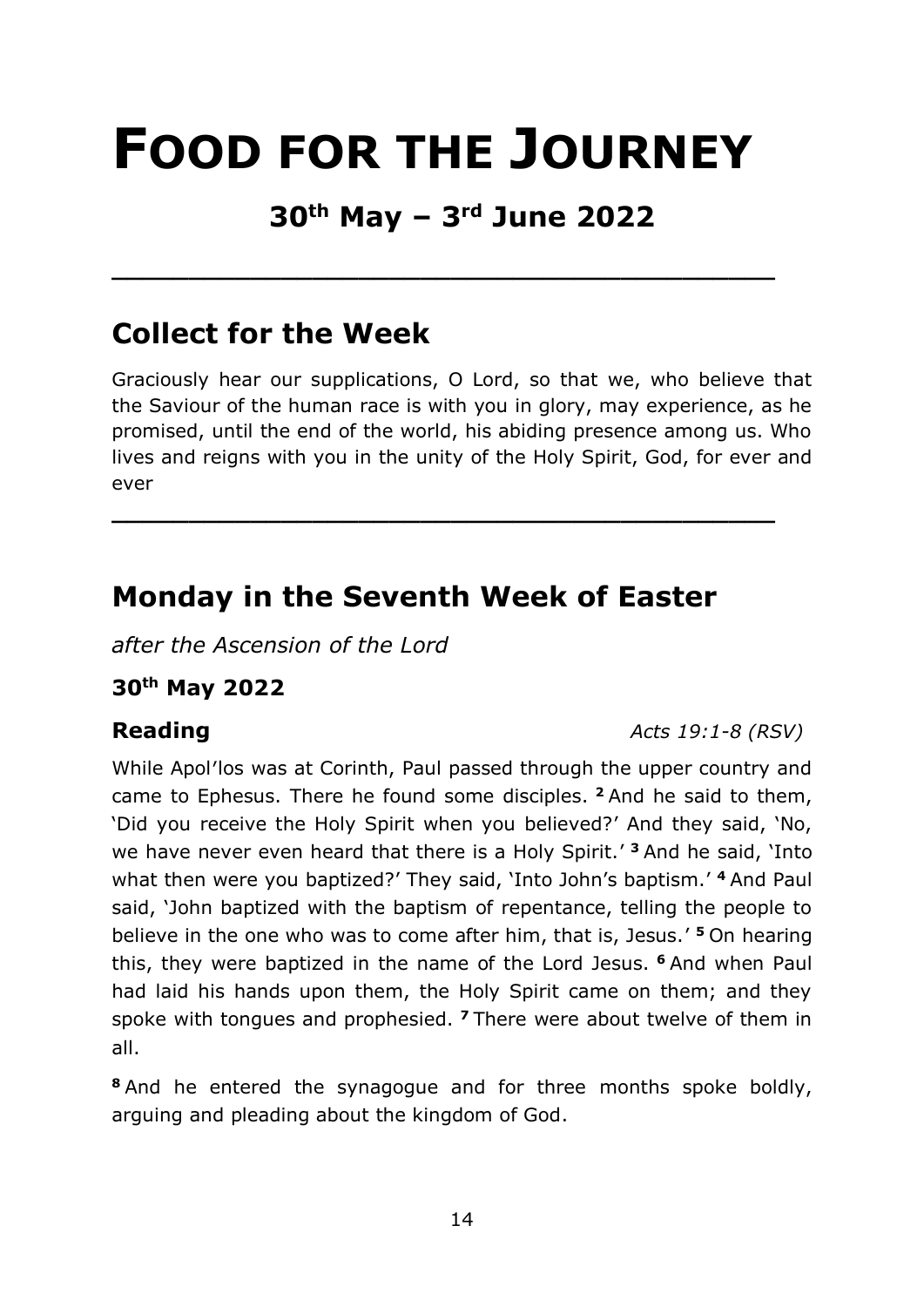#### **Reflection**

**THE SECOND** half of the Acts of the Apostles is really the story of St Paul, his missionary journeys, and his eventual arrest and final journey to Rome. We must take the Gospel of St Luke and the Book of Acts as a two-part work (the opening of Acts says as much). The two halves – St Luke's Gospel - represent the journey of a rabbi from Galilee to his arrest and death in Jerusalem, the centre of the Jewish world, and – the Acts of the Apostles - the journey of St Paul and the Apostolic Church from Jerusalem to Rome, the centre of the known world, the Gentile world.

In Acts 19 – this morning's first reading – we find Paul in Ephesus. We are still very much as the Jewish stage of the Christian mission in that Paul's preaching during his three-month stay in Ephesus is based in the synagogue there, amongst the Jews of the diaspora.

The information we are given is intriguing: there are disciples here who have undergone the baptism of repentance, as preached by John the Baptist, but have yet to experience the Holy Spirit. Indeed they are not aware that there is a 'Holy Spirit'. When they hear Paul proclaim the Gospel, they are moved to be baptised in the name of Jesus, and to receive the Holy Spirit and the gifts of the Spirit. These gifts include the gift of prophecy and the gift of speaking in tongues – gifts which will be all too prominent as we reflect in the coming days on the promise of Pentecost.

## **The Visitation of the Blessed Virgin Mary**

#### **Tuesday 31st May**

**Reading** *Luke 1:39-56 (RSV)*

*Mary visits Elizabeth*

**<sup>39</sup>** In those days Mary arose and went with haste into the hill country, to a city of Judah, **<sup>40</sup>** and she entered the house of Zechari′ah and greeted Elizabeth. **<sup>41</sup>** And when Elizabeth heard the greeting of Mary, the babe leaped in her womb; and Elizabeth was filled with the Holy Spirit **<sup>42</sup>** and she exclaimed with a loud cry, 'Blessed are you among women, and blessed is the fruit of your womb! **<sup>43</sup>** And why is this granted me, that the mother of my Lord should come to me? **<sup>44</sup>** For behold, when the voice of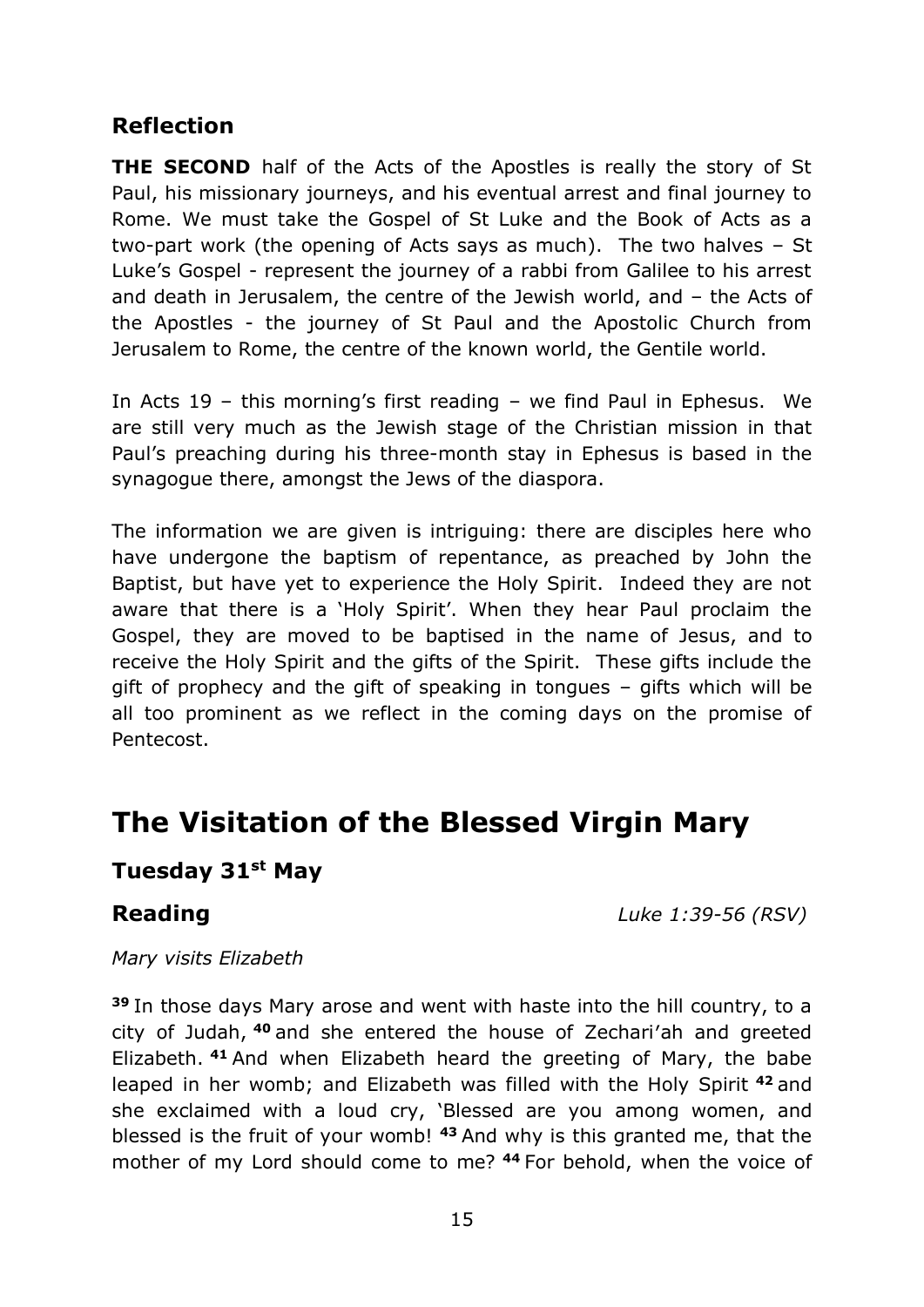your greeting came to my ears, the babe in my womb leaped for joy. **<sup>45</sup>** And blessed is she who believed that there would be a fulfilment of what was spoken to her from the Lord.' **<sup>46</sup>** And Mary said,

#### *Mary's Magnificat*

'My soul magnifies the Lord, **<sup>47</sup>** and my spirit rejoices in God my Saviour, **<sup>48</sup>** for he has regarded the low estate of his handmaiden. For behold, henceforth all generations will call me blessed; **<sup>49</sup>** for he who is mighty has done great things for me, and holy is his name. **<sup>50</sup>** And his mercy is on those who fear him from generation to generation. **<sup>51</sup>** He has shown strength with his arm, he has scattered the proud in the imagination of their hearts, **<sup>52</sup>** he has put down the mighty from their thrones, and exalted those of low degree; **<sup>53</sup>** he has filled the hungry with good things, and the rich he has sent empty away. **<sup>54</sup>** He has helped his servant Israel, in remembrance of his mercy, **<sup>55</sup>** as he spoke to our fathers, to Abraham and to his posterity for ever.'

**<sup>56</sup>** And Mary remained with her about three months, and returned to her home.

### **Reflection**

*Mary's Song of Praise*

**THE** *MAGNIFICAT*, as this Gospel passage from St Luke is called, is a hymn from the mouth of Mary when she visited her cousin Elizabeth. At the time, Elizabeth was six months' pregnant with the son of her old age, John later called 'the Baptist'. Mary's canticle is based on the Song of Hannah, the mother of the Old Testament prophet, Samuel, (1 Sam 2:1- 10), but greatly enriched by other biblical allusions, such as the use of phrases from the Psalms. It was customary for Hellenistic historians to use speeches to summarise conversations and events and St Luke shows himself to be such an historian. The importance of the *Magnificat* is that it is a prospectus for the coming Kingdom of God, in which values are turned upside down. This prospectus, together with Our Lady's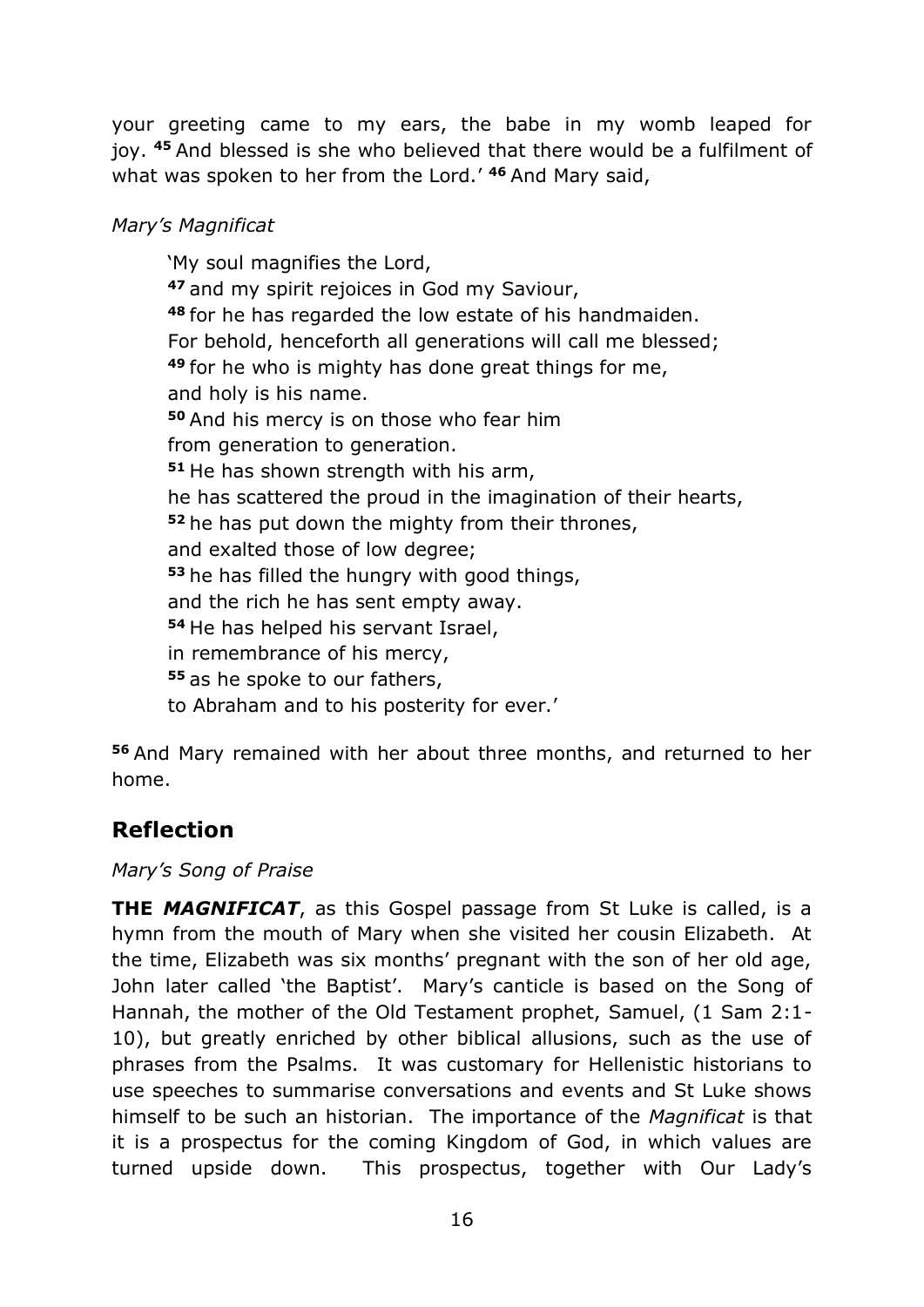statement, 'All generations shall call me blessed', is why the canticle forms the climax each day of the Evening Office of Vespers. Mary's words are those of the faithful daughter of Israel. In that sense, she speaks not just for herself but for the whole People of God. God is described in the canticle as 'Lord', 'Saviour', and 'Holy'. Each of these titles has been applied (Luke 1:34, 1:43) or will be applied (2:11) to Jesus. The Child about to be born to Mary is indeed Almighty God.

# **Wednesday in the Seventh Week of Easter**

*after the Ascension of the Lord*

**1 st June**

**Reading** *Acts 20:28-38 (RSV)*

*Paul addresses the Church in Ephesus*

**<sup>28</sup>** Take heed to yourselves and to all the flock, in which the Holy Spirit has made you guardians, to feed the church of the Lord which he obtained with his own blood. **<sup>29</sup>** I know that after my departure fierce wolves will come in among you, not sparing the flock; **<sup>30</sup>** and from among your own selves will arise men speaking perverse things, to draw away the disciples after them. **<sup>31</sup>** Therefore be alert, remembering that for three years I did not cease night or day to admonish every one with tears. **<sup>32</sup>** And now I commend you to God and to the word of his grace, which is able to build you up and to give you the inheritance among all those who are sanctified. **<sup>33</sup>** I coveted no one's silver or gold or apparel. **<sup>34</sup>** You yourselves know that these hands ministered to my necessities, and to those who were with me. **<sup>35</sup>** In all things I have shown you that by so toiling one must help the weak, remembering the words of the Lord Jesus, how he said, 'It is more blessed to give than to receive.'"

**<sup>36</sup>** And when he had spoken thus, he knelt down and prayed with them all. **<sup>37</sup>** And they all wept and embraced Paul and kissed him, **<sup>38</sup>** sorrowing most of all because of the word he had spoken, that they should see his face no more. And they brought him to the ship.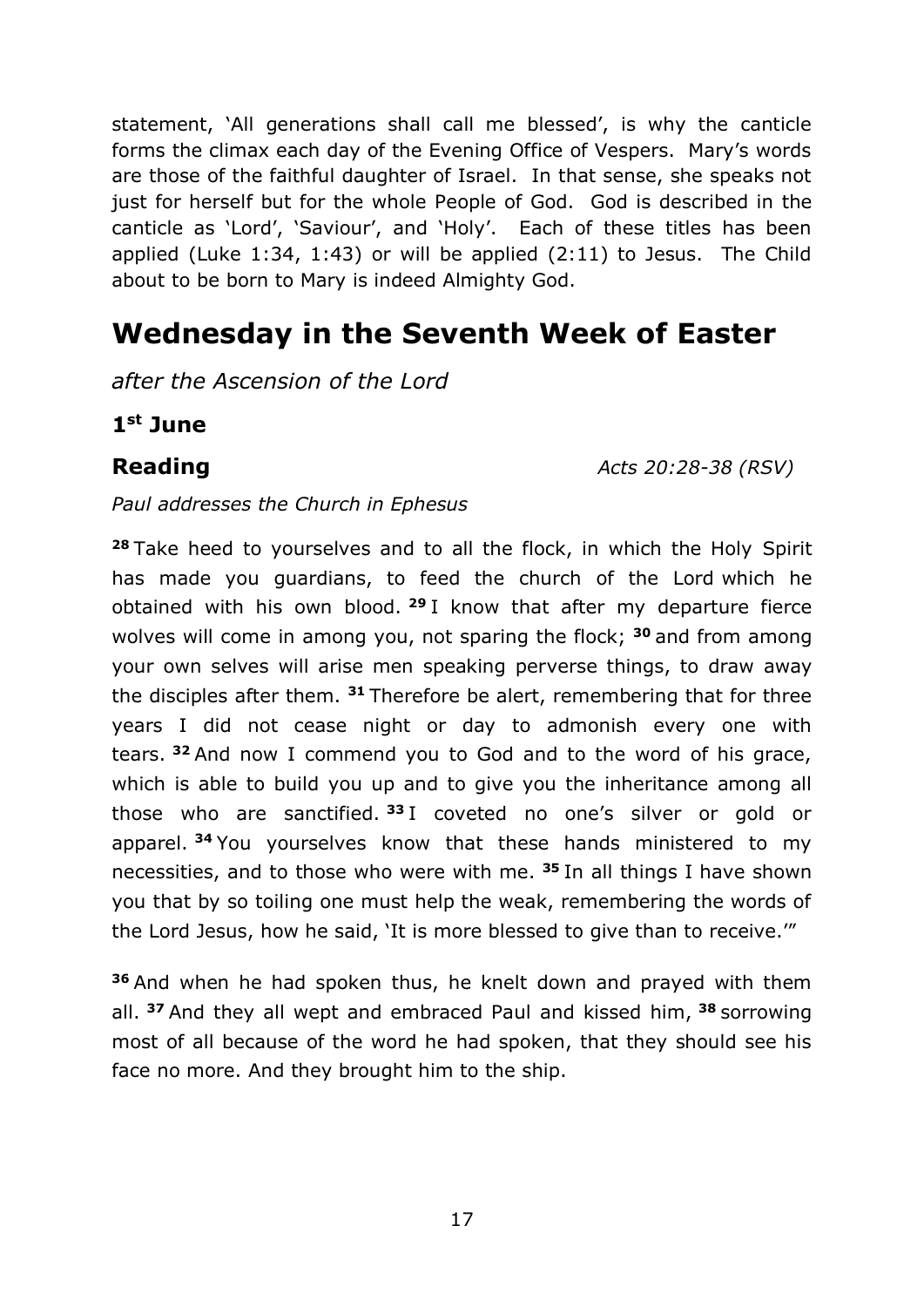### **Reflection**

**PAUL'S** 'Final Discourse', which we began yesterday and continued today, was his last meeting with the Church in Ephesus. They knew that it was the last they would see of Paul, about to be on his way to Rome, to claim his privilege under the law as a Roman Citizen. He includes a saying of Jesus – 'It is more blessed to give than to receive'. It is not a strange thing for Jesus to have said. The strange thing is that we don't find it in the Gospels, so there is no other record of him saying it. Paul is concerned to remind the Church that he was self-supporting in his ministry and particularly concerned for the weak. He warns them of what may come afterwards, as fierce wolves will attack them, not sparing the flock. Everyone in Christian ministry  $-$  and St Paul is no exception  $-$  is always aware, and somewhat concerned, that those who follow on may not maintain what has been established. It is, however, part of the vitality of the Church that every new bishop, every new priest, every new baptised member of the flock will bring change. As someone said to me about something entirely different, the only constant thing is change.

# **Thursday in the Seventh Week of Easter**

*after the Ascension of the Lord*

#### **2 nd June**

#### **Reading** *Acts 22:30; 23:6-11 (RSV)*

On the morrow, desiring to know the real reason why the Jews accused Paul, the tribune unbound him, and commanded the chief priests and all the council to meet, and he brought Paul down and set him before them… **<sup>6</sup>**But when Paul perceived that one part were Sad′ducees and the other Pharisees, he cried out in the council, 'Brethren, I am a Pharisee, a son of Pharisees; with respect to the hope and the resurrection of the dead I am on trial.' **<sup>7</sup>**And when he had said this, a dissension arose between the Pharisees and the Sad′ducees; and the assembly was divided. **<sup>8</sup>**For the Sad′ducees say that there is no resurrection, nor angel, nor spirit; but the Pharisees acknowledge them all. **<sup>9</sup>**Then a great clamour arose; and some of the scribes of the Pharisees' party stood up and contended, 'We find nothing wrong in this man. What if a spirit or an angel spoke to him?' <sup>10</sup> And when the dissension became violent, the tribune, afraid that Paul would be torn in pieces by them, commanded the soldiers to go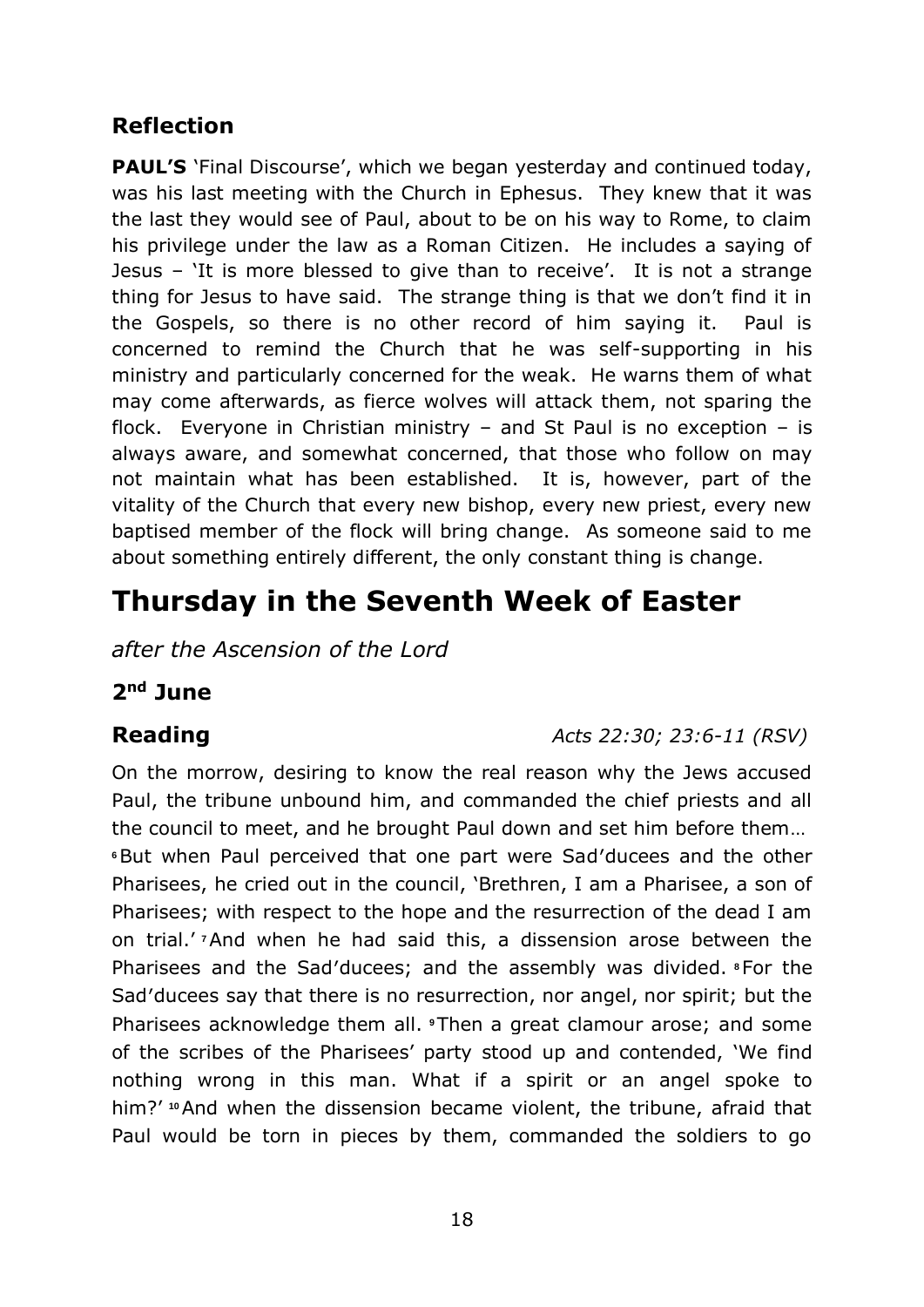down and take him by force from among them and bring him into the barracks.

**<sup>11</sup>**The following night the Lord stood by him and said, 'Take courage, for as you have testified about me at Jerusalem, so you must bear witness also at Rome.'

### **Reflection**

**WE ARE** heading for the climax of the Acts of the Apostles. Paul, arrested because of the agitation of the Jewish leaders, is hauled before the Sanhedrin. St Luke's mention of the Sanhedrin here reminds us of the trial of Jesus. This high-ranking court has proved itself twice over to be an undisciplined rabble. Similarly, St Luke does not highly rate the Pharisees and the Sadducees. The Pharisees believe some of the right things but come to the wrong conclusion. The Sadducees, whom he mentions just once, are simply wrong. Paul noticed – and took advantage of – the differences between Pharisees (of which Paul had been one himself before his conversion) and the Sadducees. Pharisees believed in life after death and Sadducees didn't. Unsurprisingly, when he explains himself, Paul elicits some support from the Pharisees. 'What if a spirit or an angel spoke to him?', they say. The quarrel turned violent and the tribune ordered that Paul be taken to the barracks. Earlier we had seen Paul claiming to be by birth a Roman citizen and those who could say 'Cives Romanus sum' – I am a Roman citizen – had particular rights. One right was to be tried for crimes in front of the Roman Emperor, which led to Paul being taken off to Rome.

It is hard to read St Luke – the Gospel as well as the Acts of the Apostles – without being struck by some of the difficulties the Christian mission faced. Leaving aside the fundamental fact of the Crucifixion of Jesus, a fact which St Paul calls 'a stumbling block to Jews and folly to Gentiles' (1 Cor 1:23), we see the new Christian movement, inspired by the Holy Spirit, nonetheless meeting some real obstacles. Chief of these is the lack of headway the Gospel makes with Israel, God's own people. We have a series of setbacks: the martyrdom of the new deacon, Stephen (Acts 7); the martyrdom of James and the imprisonment of Peter (Acts 12); the uproar in Thessalonica (Acts 17); the riot in Ephesus (Acts 19); the arrest of Paul and the shipwreck on Malta, en route for Rome (Acts 27). The final difficulty - the beheading of Paul – is after the Book of Acts has ended. All we have is a final verse that tells us that Paul lived in Rome for 'two whole years at his own expense, and welcomed all who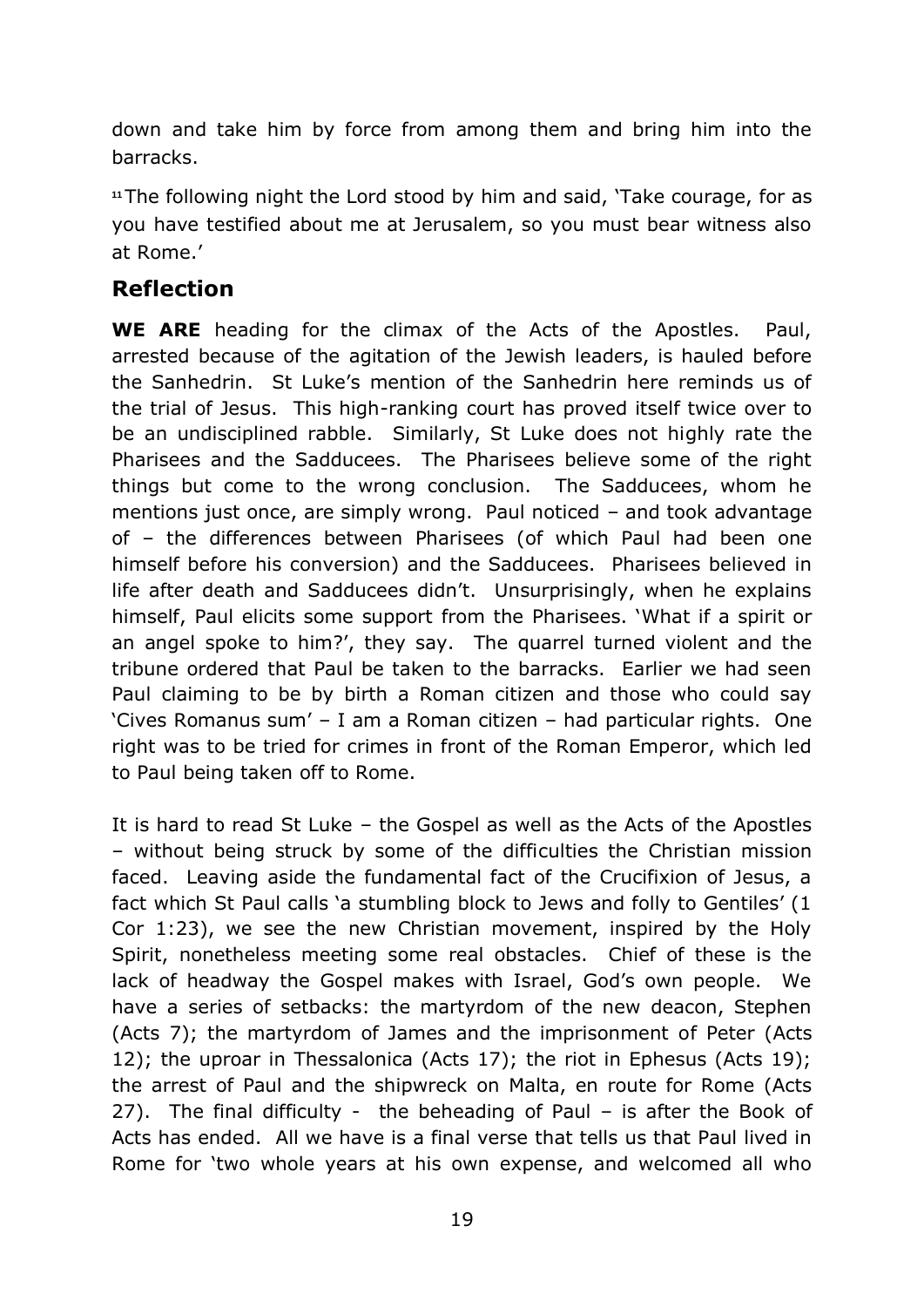came to him, preaching the kingdom of God and teaching about the Lord Jesus Christ quite openly and unhindered' (Acts 28:30). The pattern of setbacks and suffering features throughout Christian history. The victory of the Gospel is a triumph indeed but it is a triumph amidst adversity.

# **Friday in the Seventh Week of Easter**

*after the Ascension of the Lord*

**3 rd June**

**Reading** *John 21:15-25 (RSV)*

#### *Peter is given Pastoral Charge*

**<sup>15</sup>** When they had finished breakfast, Jesus said to Simon Peter, 'Simon, son of John, do you love me more than these?' He said to him, 'Yes, Lord; you know that I love you.' He said to him, 'Feed my lambs.' **<sup>16</sup>** A second time he said to him, 'Simon, son of John, do you love me?' He said to him, 'Yes, Lord; you know that I love you.' He said to him, 'Tend my sheep.' **<sup>17</sup>** He said to him the third time, 'Simon, son of John, do you love me?' Peter was grieved because he said to him the third time, 'Do you love me?' And he said to him, 'Lord, you know everything; you know that I love you.' Jesus said to him, 'Feed my sheep. **<sup>18</sup>** Truly, truly, I say to you, when you were young, you girded yourself and walked where you would; but when you are old, you will stretch out your hands, and another will gird you and carry you where you do not wish to go.' **<sup>19</sup>** (This he said to show by what death he was to glorify God.) And after this he said to him, 'Follow me.'

#### *Jesus and the Beloved Disciple*

**<sup>20</sup>** Peter turned and saw following them the disciple whom Jesus loved, who had lain close to his breast at the supper and had said, 'Lord, who is it that is going to betray you?' **<sup>21</sup>** When Peter saw him, he said to Jesus, 'Lord, what about this man?' **<sup>22</sup>** Jesus said to him, 'If it is my will that he remain until I come, what is that to you? Follow me!' **<sup>23</sup>** The saying spread abroad among the brethren that this disciple was not to die; yet Jesus did not say to him that he was not to die, but, 'If it is my will that he remain until I come, what is that to you?'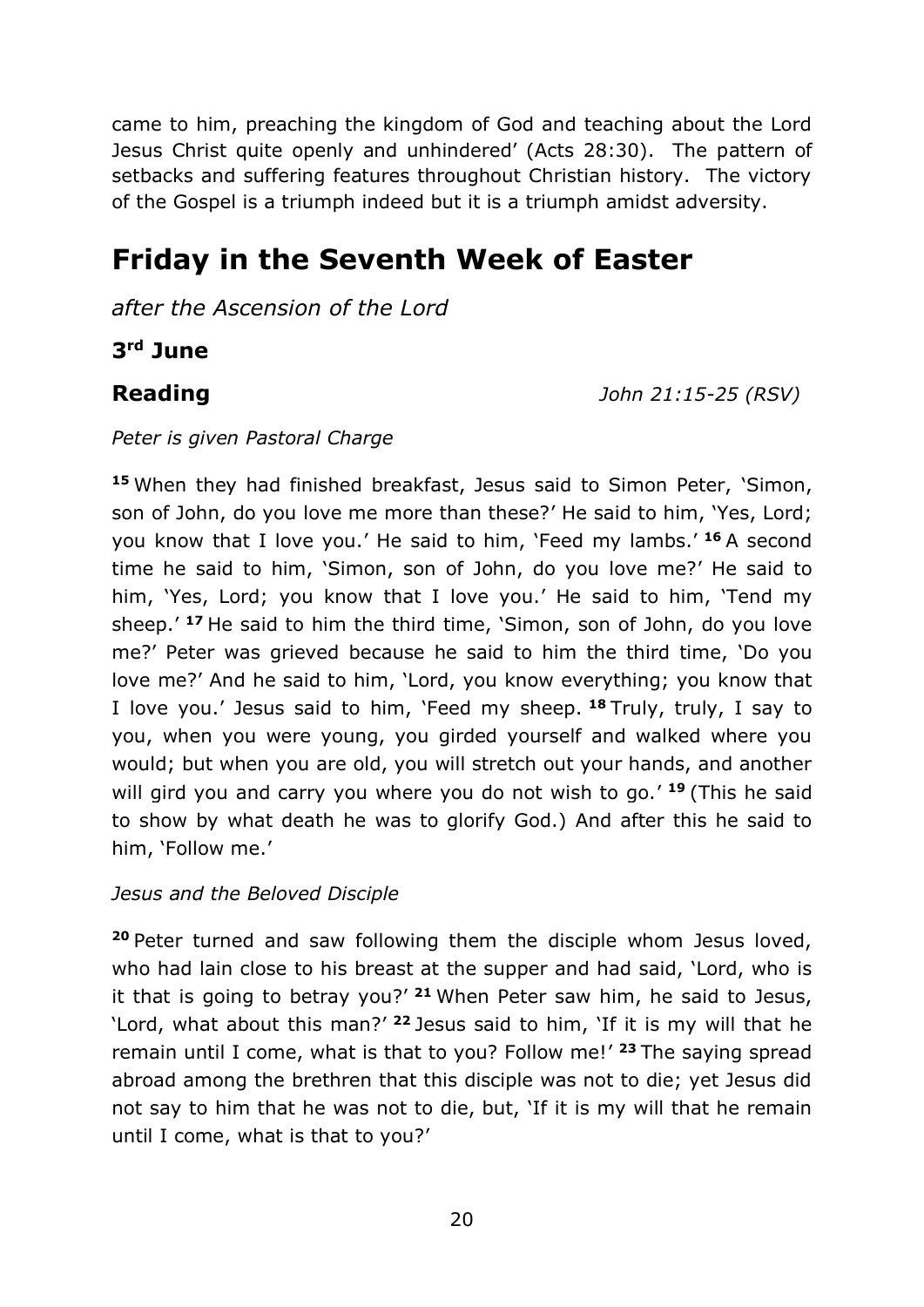**<sup>24</sup>** This is the disciple who is bearing witness to these things, and who has written these things; and we know that his testimony is true.

**<sup>25</sup>** But there are also many other things which Jesus did; were every one of them to be written, I suppose that the world itself could not contain the books that would be written.

### **Reflection**

**HAVING** spent quite some time in the Easter season with the Acts of the Apostles and St John's Gospel, we would reach the end of both books on Saturday. Accordingly, I have extended today's Gospel to give us the final verses of St John. (If you want to finish off Acts, the Saturday passage begins at 28:16.) I have chosen today to reflect on the Gospel, partly because the scene was set on Thursday's reading from Acts for Paul's departure for Rome, and though we hear of a shipwreck on the way on the Island of Malta and of his house arrest in Rome for a couple of years, we don't hear from Acts about his execution. In that sense, we have less than the full story.

We don't quite hear from St John's Gospel what eventually happens to Peter and John, the Beloved Disciple. We hear in today's Gospel that Peter who denied knowing his Lord three times after Jesus was arrested is three times given chance to profess his love and devotion, and three times is given a commission to care for the sheep and lambs of God's pasture. We also hear implicitly that Peter will suffer martyrdom: '"When you are old, you will stretch out your hands, and another will gird you and carry you where you do not wish to go." (This he said to show by what death he was to glorify God.)' We find out later that Peter was crucified under Nero in between AD 64 and AD 68. The tradition is that the execution took place at what is now called St Peter's Square: the spot is mark by an Egyptian obelisk, 25 metres high, erected in 1586. The grave of Peter is deep below St Peter's Basilica.

Peter and Paul were martyred at about the same time. Peter was crucified, apparently upside down, but Paul, the Roman citizen, had the right be beheaded, a death no doubt much quicker and more dignified. We find Peter enquiring of Jesus what will happen to the Beloved Disciple. The slightly enigmatic reply - 'If it is my will that he remain until I come, what is that to you? Follow me!' – led many to speculate that John would not see death. This, says the Evangelist, was not accurate, but John's natural death showed us that it is not only martyrs who are saints.